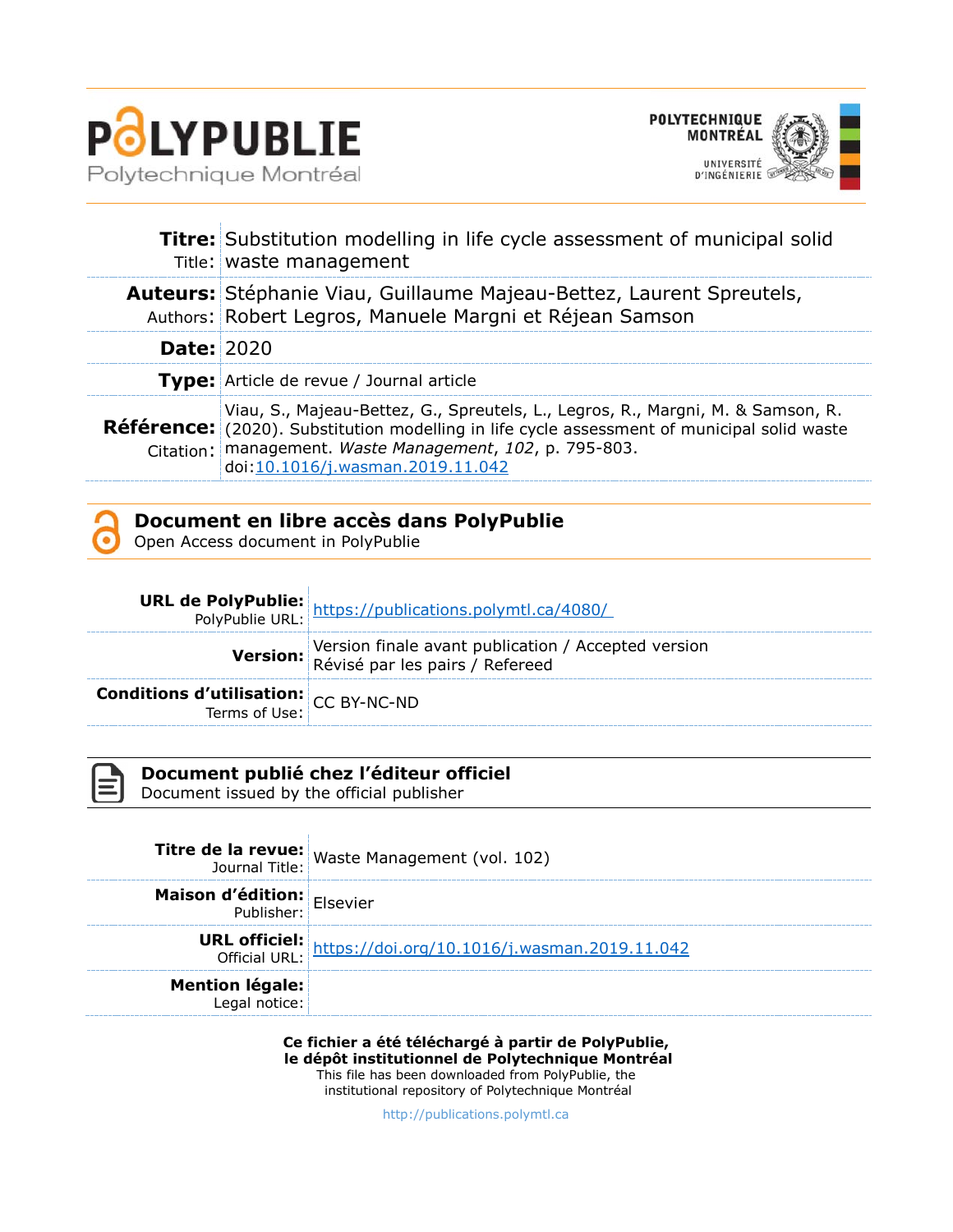# SUBSTITUTION MODELLING IN LIFE CYCLE ASSESSMENT

# OF MUNICIPAL SOLID WASTE MANAGEMENT

S. VIAU<sup>1,2</sup>, G. MAJEAU-BETTEZ<sup>1,2,3</sup>, L. SPREUTELS<sup>1,2</sup>, R. LEGROS<sup>1,2</sup>, M.  $MARGNI<sup>4</sup>, R. SAMSON<sup>1,2</sup>$ 

<sup>1</sup> Chaire de Recherche sur la Valorisation des Matières Résiduelles (CRVMR), Department of Chemical Engineering, Polytechnique Montréal, Montréal, Canada <sup>2</sup> CIRAIG, Department of Chemical Engineering, Polytechnique Montréal, Montréal, Canada

<sup>3</sup> Industrial Ecology Programme, Norwegian University of Science and Technology (NTNU), Trondheim, Norway

<sup>4</sup> CIRAIG, Department of Mathematical and Industrial Engineering, Polytechnique Montréal, Montréal, Canada

## Abstract

Life cycle assessment (LCA) is gaining importance worldwide in guiding waste management policies. The capacity of co-products such as recycled materials and recovered energy to avoid primary production of equivalent products largely determines the environmental performance of waste treatment technologies. Estimating the reductions in resource use, emissions, and impacts enabled by this substitution of primary production is often the most influential and controversial factor in quantifying the overall environmental performance of a waste management strategy. This study aims to critically evaluate the modelling of substitution in LCAs of recovered material from municipal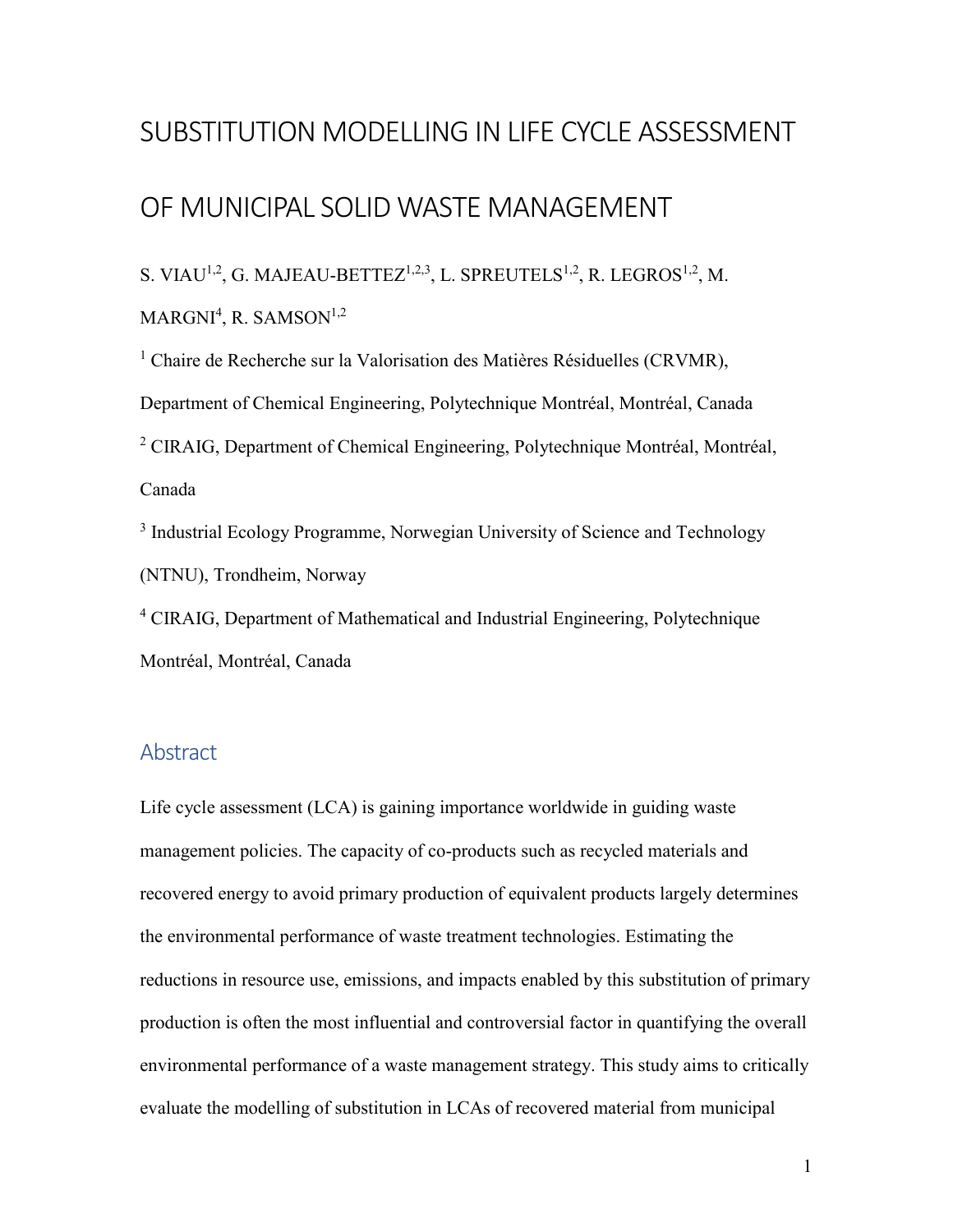solid waste management systems (MSWMS) by answering two questions. First, to what extent is substitution modelling transparently documented in the literature? Second, are the substitution ratios justified to represent physically realistic replacement of one product by another? To address these questions, we performed a systematic analysis of 51 LCA studies on MSWMS published in the peer-reviewed literature. We found that 22% of the substitution ratios are only implicitly expressed. A significant proportion of substitution ratios is not justified (65%), while for the remaining 35%, justifications do not represent physically realistic substitutions. We call for more rigor and transparency, and we propose guidance for the documentation of substitution ratios, with the aim of reaching more credible and robust analyses. For the justification of a substitution ratio to be considered physically realistic, information should notably be provided concerning loss of quality, the function performed by substitutable materials, and the sector of use.

## Keywords

LCA; substitution; municipal solid waste; modelling; recycling; energy recovery

## 1 Introduction

Life cycle assessment (LCA) is gaining importance worldwide in guiding waste management policies (European Commission, 2005; Hellweg & Milà i Canals, 2014; LegisQuébec, 2018). It allows policy makers to go beyond mere avoidance of landfilling and directly consider multiple environmental impacts and benefits caused both directly and indirectly by their decisions. Three factors mainly determine the environmental performance of a waste treatment technology: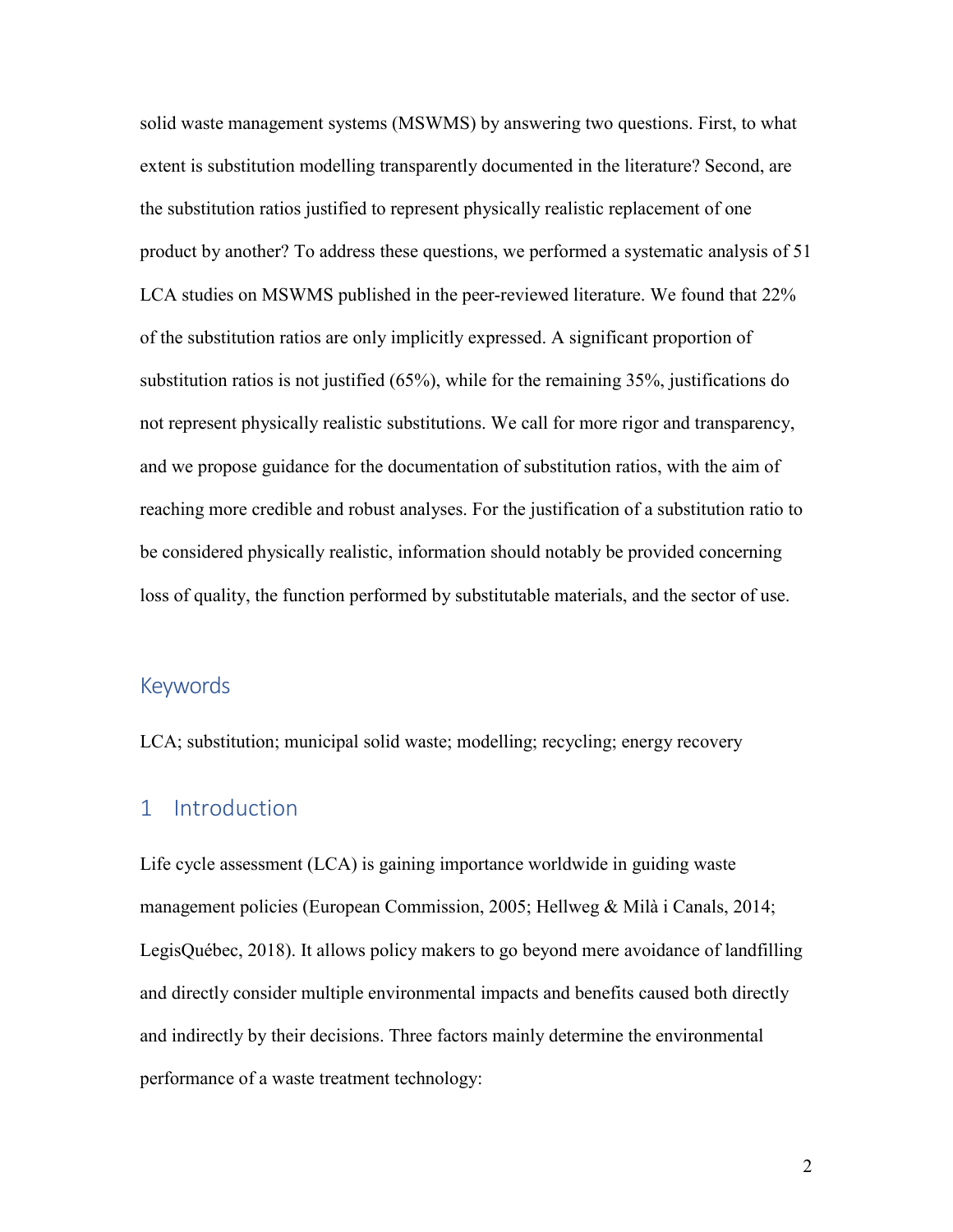- 1. its direct emissions and related impacts;
- 2. its material and energy needs, as well as the impacts associated with their production chains;
- 3. the capacity of co-products such as recycled materials and recovered energy to avoid primary production of material or energy and related emissions and impacts.

Quantifying the influence of this last factor is typically performed in LCA through *substitution* modelling (Azapagica & Clift, 1999).

Substitution modelling in MSWMS LCA is best understood within a so-called "consequential perspective", where we strive to capture all the consequences of the implementation of a waste management strategy. The typical rationale for substitution modelling in MSWMS LCA is as follows. Waste treatment and recycling activities are usually understood as having little control over the amount and composition of waste to be treated (Nakamura & Kondo, 2002). The production of secondary materials is then assumed to roughly scale with this amount of waste treated, leading to an inelastic supply of secondary materials (Weidema, 2003). In other words, waste treatment processes are represented as having little control over the amount of secondary materials that they produce, "forcing" these coproducts on the market. Then, assuming a fixed overall demand for products, any increase in this inflexible supply of secondary products must be met by a proportionate reduction in primary production of the competing products. The environmental impacts typically associated with the value chains of these displaced primary productions is then considered to be "avoided" thanks to the waste treatment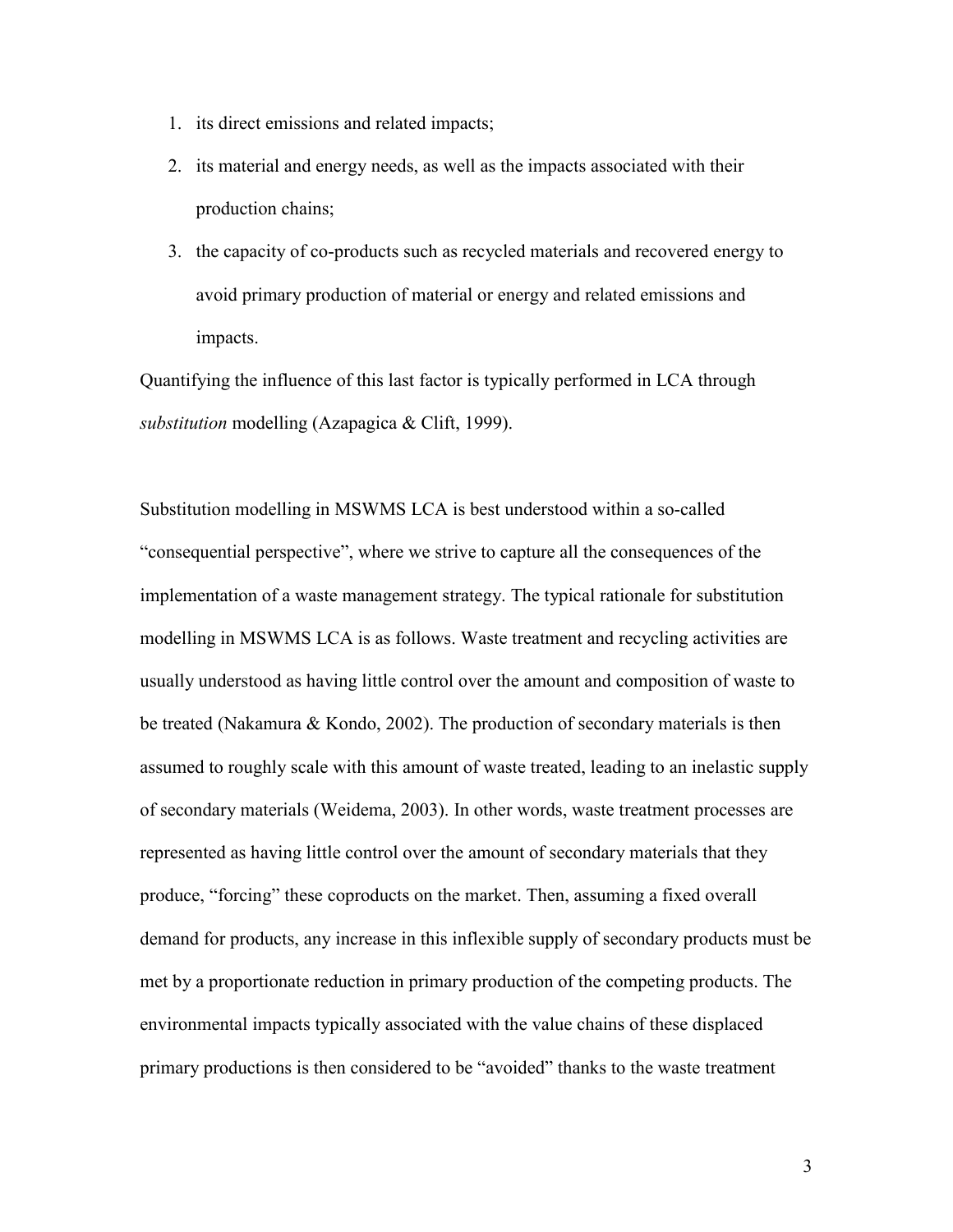strategy. The validity and credibility of substitution modelling in LCA therefore hinges on its capacity to capture (1) how the amounts and physical characteristics of waste streams *determine coproduct* flows (Eriksen, Damgaard, Boldrin, & Astrup, 2019); (2) how secondary materials effectively compete as *physical and functional equivalents* to primary materials (Ekvall & Weidema, 2004; Vadenbo, Hellweg, & Astrup, 2017); and (3) how demand levels adjust and *markets respond* to changes in supply (Ekvall & Tillman, 1997).

It has been demonstrated that substitution modelling is often the most influential factor in determining the overall environmental performance of a waste management strategy (Andreasi Bassi, Christensen, & Damgaard, 2017; L Rigamonti, Grosso, & Giugliano, 2010). Given this importance, the complexity of the mechanisms described, and the numerous simplifying assumptions that are typically introduced, it is no surprise that modelling of substitution is the object of numerous debates and constitutes a longstanding challenge for the LCA community (Heijungs & Guinée, 2007; Majeau-Bettez et al., 2017; Weidema, 2000). Challenging the simple rationale for substitution outlined above, Geyer and colleagues (2016), among others (Ekvall & Tillman, 1997; Ekvall & Weidema, 2004; Zink, Geyer, & Startz, 2016), notably urge that price elasticities be taken into account, since demand for the primary commodity does not necessarily decline because of an increased offer for the secondary commodity. Consumers also have a say in whether they have the willingness and the ability to buy the secondary product (Zink et al., 2016). In short, it remains unclear to what extent LCAs follow best practice in modelling substitution.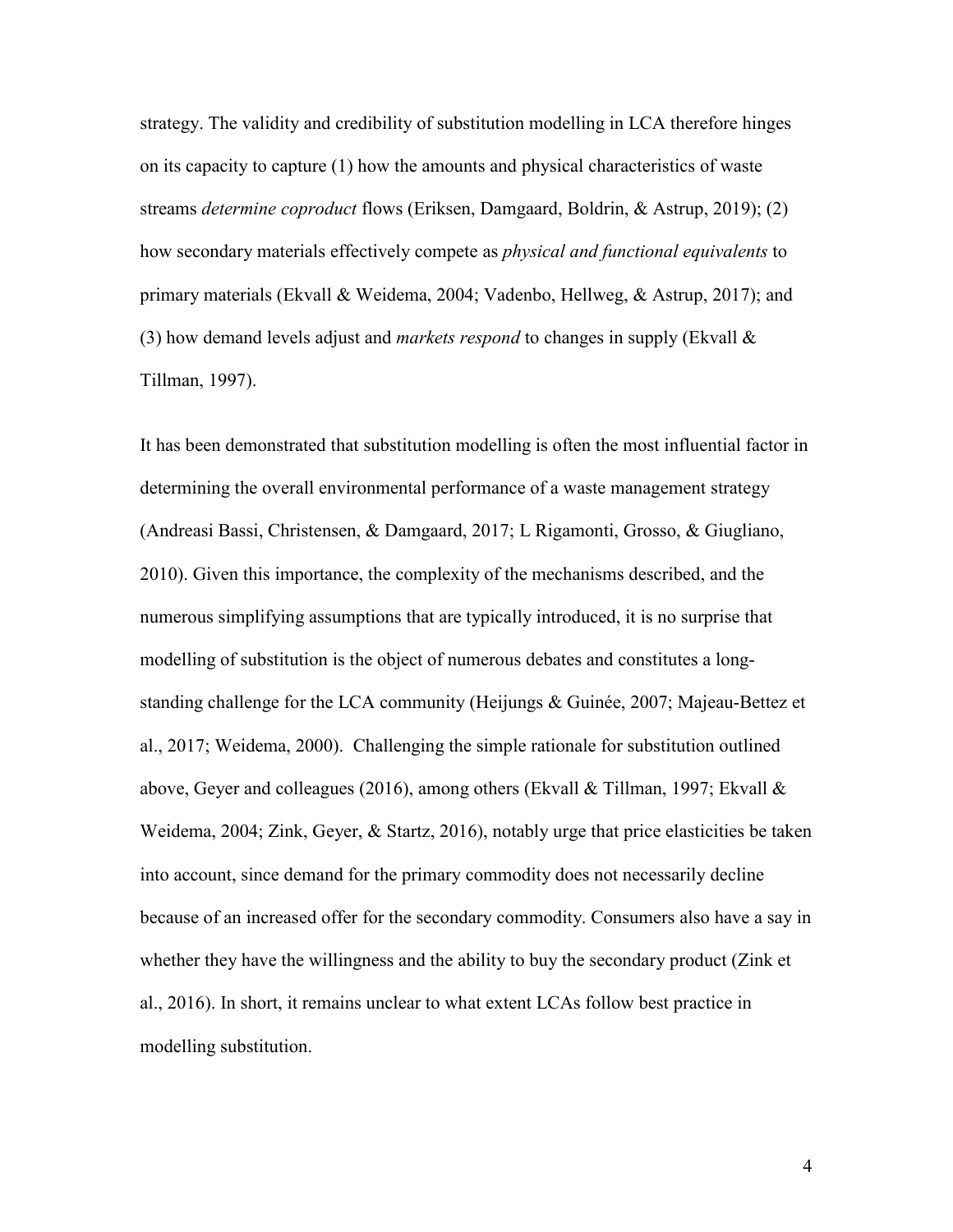Deploring a lack of clarity and transparency in the communication of substitution modelling in LCA, Vadenbo and colleagues (2017) proposed a framework that decompose the substitution potential of a MSWS into four multiplicative parameters, as shown in equation 1. This substitution potential  $(y)$  is defined as the amount of primary material potentially avoided per functional unit of treatment (for example, the treatment of 1 ton of paper to be recycled).

$$
\gamma = U^{\text{rec}} * \eta^{\text{rec}} * \alpha^{\text{rec:disp}} * \pi^{\text{disp}}
$$
 (1)

The term  $U^{\text{rec}}$  is the physical resource potential of the waste stream, and it represents the amount of potentially recoverable material available in the waste stream. For example, in the case of processing 1 ton of waste paper, a  $U^{\text{rec}}$  of 0.840 would indicate the presence of 840 kg of potentially recoverable paper, and 160 kg of contaminants and irrecuperable material. The term  $\eta^{\text{rec}}$  is the resource recovery/recycling efficiency that represents conversion efficiency. In the example,  $\eta^{\text{rec}} = 94\%$  means that the recycling process has an efficiency of 94% and has a loss of 6% during the recycling process. The term  $\alpha^{\text{rec:disp}}$  is the substitutability, a.k.a. the substitution ratio, as it represents the functional relationship that exists between two intersubstitutable materials. According to Vadenbo et al. (2017), it can be influenced by technological constraints, institutional constraints or userperceived constraints. In the example  $\alpha^{\text{rec:disp}} = 0.9$  kg primary paper/kg secondary paper, which means that 1 kg of secondary paper is equivalent to 0.9 kg of primary paper in order to fulfill the same function. Finally,  $\pi$ <sup>dis</sup> defines the market response. It indicates the expected changes in the level of market activity of the system of the substituted primary product. It is expressed as a percentage and it is set to  $\pi^{\text{dis}} = 100\%$  for the example which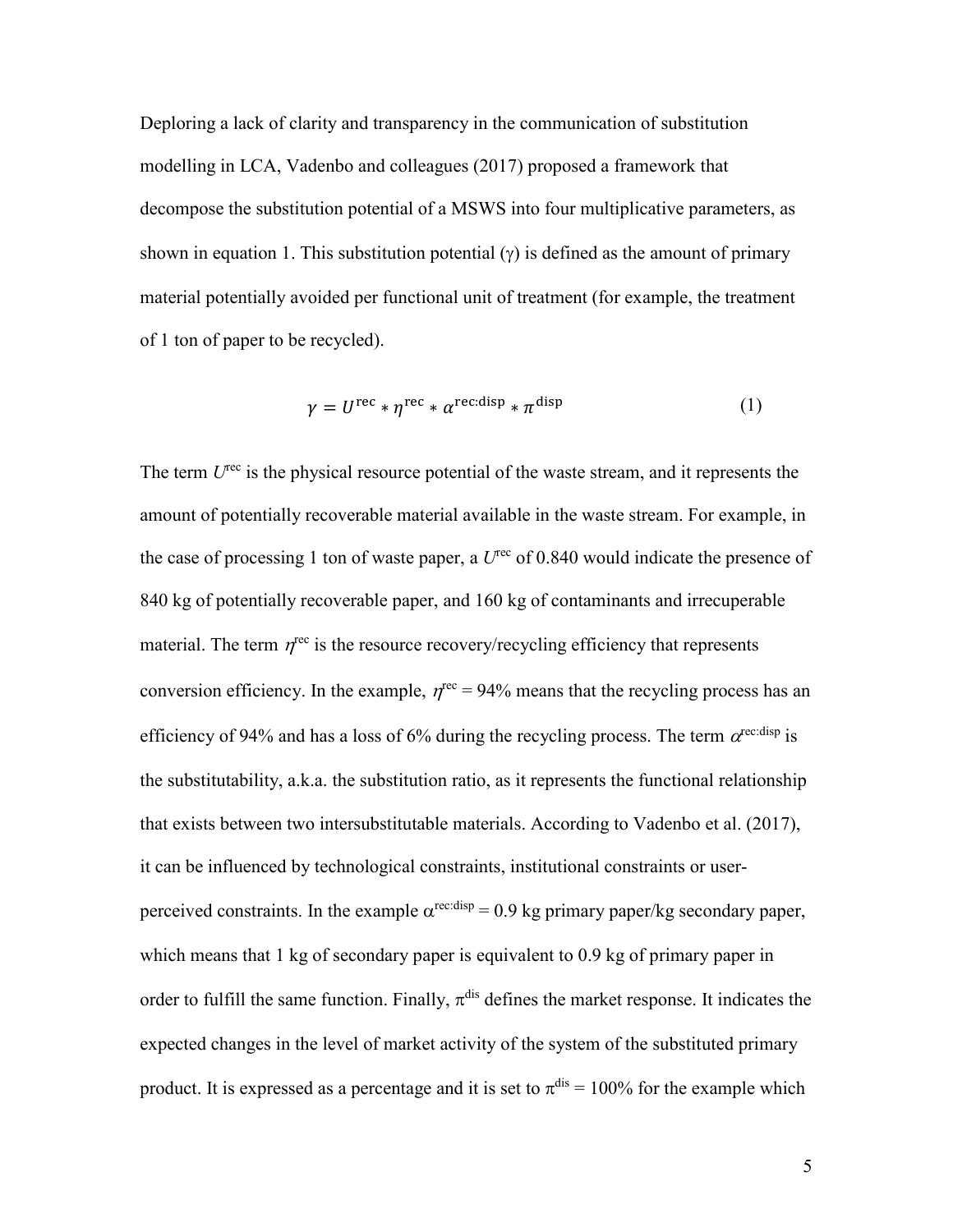means that the primary paper substituted is the marginal supply. In this way, a substitution potential  $\gamma$  of 711 kg primary paper/ton of paper to be recycled is calculated.

It is important to stress here that the substitution *potential* (γ) differs from the substitution *ratio* ( $\alpha$ ). The latter is a multiplicative factor in calculating the former. The substitution potential represents the overall amount of primary production potentially substituted per unit of waste treated; it is therefore expressed in relation with the functional unit under study and takes into account multiple factors, such as process efficiency, etc. In contrast, the substitution ratio aims, as Vadenbo et al. (2017) stated, "to designate the degree of functional equivalence between alternative resource/products for specific end use". For example, let us consider the electricity generation by the incineration of waste-to-energy (WtE) facility. This produced electricity is indistinguishable from the electricity that comes from the grid mix. Thus, 1 kilowatt-hour (kWh) of electricity generated by WtE avoids the production of 1 kWh of electricity from the grid mix. In this way, the substitution ratio is 1 kWh: 1 kWh. This ratio may not equal 1:1 when the two substitutable products differ in their nature (compost replacing mineral fertilizer) or in their levels of purity and quality (e.g. damaged recycled fibers substitution primary wood fibers). Thus, a substitution ratio will be less than 1:1 when a larger amount of the secondary materials is required to fulfill the same function as a given amount of primary material.

Establishing a standard approach to estimate substitution ratios has proved challenging, since most materials simultaneously involve multiple properties in the fulfillment of multiple functions. For example, the diverse use of plastics throughout the economy is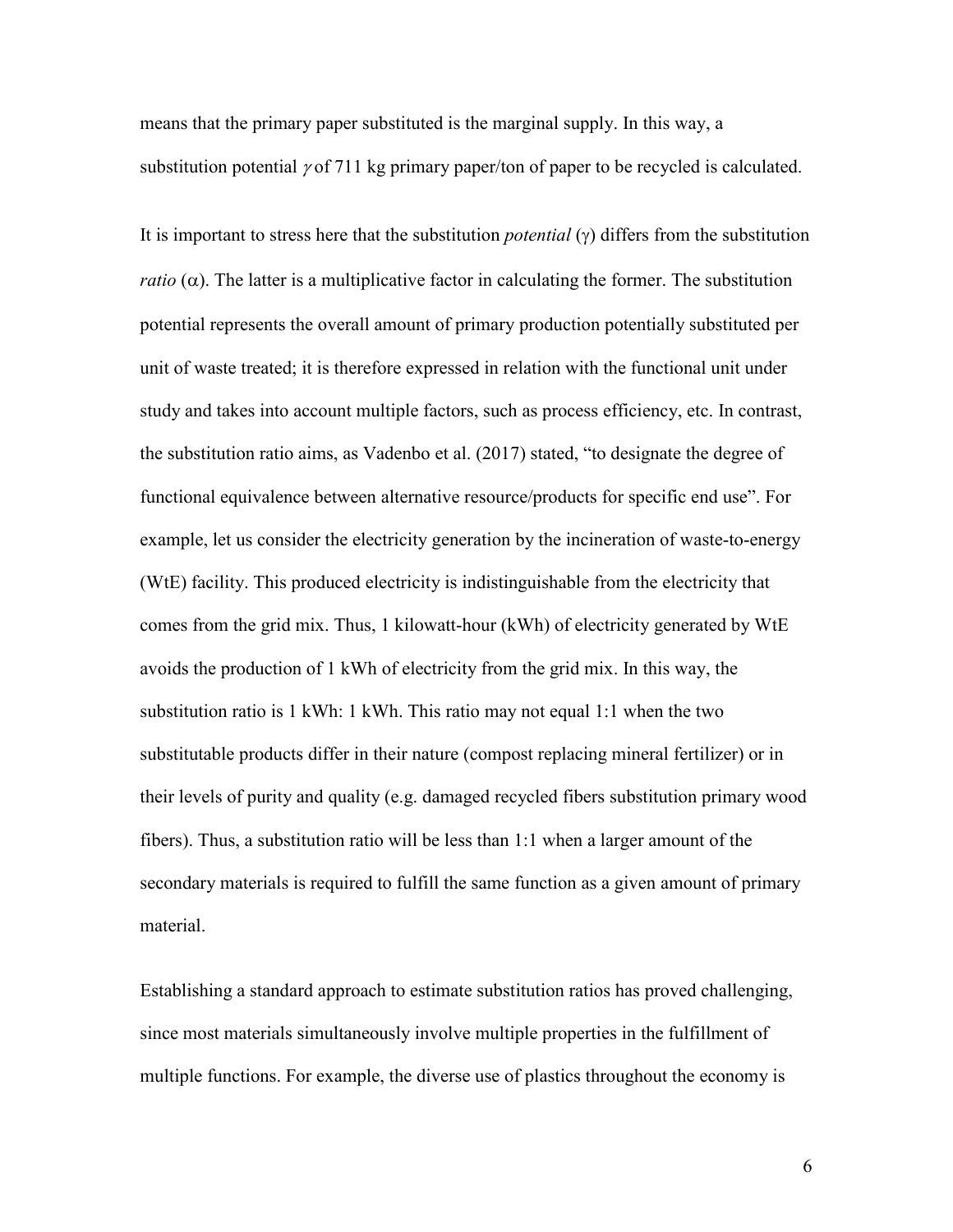not explained by a single property enabling a single function. Thus, Ekvall and Weidema (2004) stressed that two materials must share some obligatory properties to be substitutable, although Heijung and Guinnée (2007) pointed out that these criteria are difficult to determine quantitatively in practice. When comparing materials differing quality and composition, Werner and Richter (2000) suggested the use of a "valuecorrected substitution ratio" based on the price difference between primary material and secondary material. Thus, establishing the level of functional equivalence of secondary and virgin materials, and translating this intersubstitutability in a simple substitution ratio, remains a particularly controversial step in the border estimation of the overall substitution potential of MSWMS.

# 2 Aim and Scope

LCA practitioners generally apply simplifying modelling assumptions based on their understanding of secondary material markets, availability of data, and research resources. to determine the substitution potential of recycled resources. The aim of this study is to critically evaluate the modelling of substitution in LCAs of municipal solid waste management systems (MSWMS) published in peer-reviewed literature. This study attempts to answer two questions. The first question is: To what extent are substitution potential transparently documented in the literature? Specifically, we will strive to determine to what extent the different contributing factors identified by Vadenbo et al. (2017) are explicitly disclosed and justified by LCA practitioners in a wide sample of waste management LCAs. The second question is: Are the substitution ratios set out in the literature justified to be physically realistic? In other words, are the different substitution ratios explicitly based on an assessment of the physical characteristics of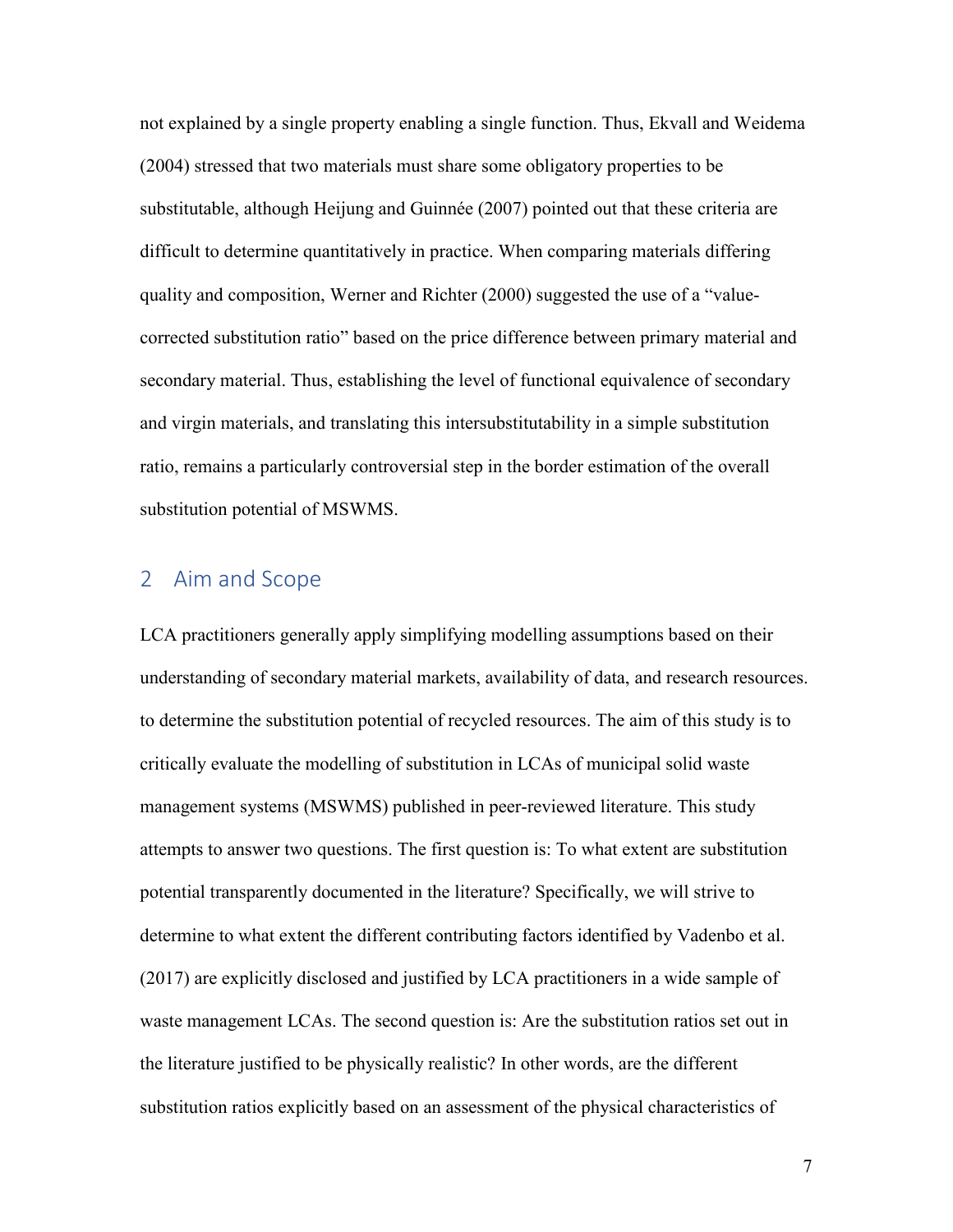secondary materials, and their effects on these materials' functional equivalence with primary materials within various sectors of use?

To answer the first question, we made a systematic literature review on LCAs of MSWMS. To better focus on municipal solid waste, i.e. post-consumer waste, we excluded the treatment of industrial waste, notably "new scrap", from this review. Moreover, specialized LCA on e-waste and wastewater management are beyond the scope of this study. To answer the second question, we made a thorough analysis of the substitution ratios and their accompanying justifications.

# 3 Methodology

To perform the literature review, we searched for the keywords "life cycle assessment", "substitution", "system expansion", "recycling", "municipal solid waste management" in the Compendex and Inspec databases (Elsevier, 2019). We selected only articles published in English in peer-reviewed journals between the years 2000 and 2017.

Research in the literature with the keywords detailed previously yielded 188 scientific articles between the years 2000 and 2017. Several rejection criteria were applied to streamline the study. First, many articles used allocation (a.k.a. partition) methods, splitting emissions across all functional flows proportionately to a common property (monetary value, mass, etc.), rather than modeling the substitution of primary materials. Since we specifically focus on substitution, these allocation methods are outside the scope of the study, and we rejected these studies. Second, as announced in the title, we focus exclusively on LCAs of municipal solid waste; and consequently, LCAs on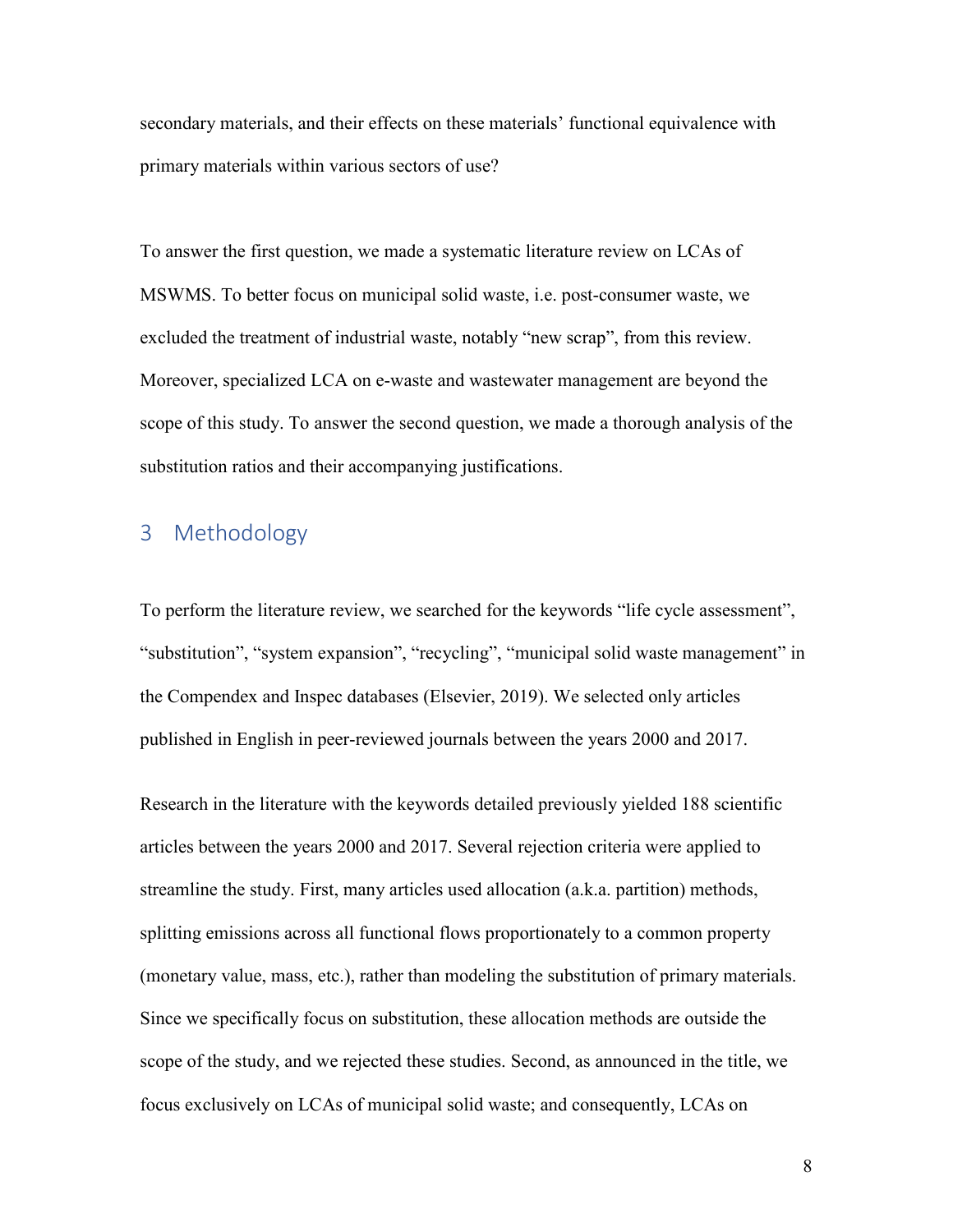wastewater treatment and e-waste were excluded. Finally, we only kept peer-reviewed journal articles; and conference articles and technical reports were not retained. Applying these rejection criteria, 137 papers were rejected leaving only 51 available for our analysis.

For each reviewed article, we determined whether the 4 parameters expressed by Vadenbo and colleagues (2017) were explicitly mentioned. The survey is performed using a table (see Table S1 in the supporting information) where we also note the context of use of each identified parameter. The value of the parameter, its units, and any restriction to its applicability are also noted. A distinction is made between the waste material input for treatment (from the functional unit), the substituent secondary material, and the substituted primary material. It is also noted whether the substitution ratios are stated implicitly or explicitly. An implicit ratio is expressed for example as follows: "The electricity production is then assumed to be the electricity grid in Finland" (Hupponen, Grönman, & Horttanainen, 2015). The value of the ratio is not explicitly stated as 1: 1 but is implicit.

In parallel, when a substitution ratio is listed, we have noted if a justification is provided to the ratio and what type of justification it is. We determined that a substitution ratio is unjustified when  $(1)$  it is implicitly stated,  $(2)$  it is mentioned with no explanation, or  $(3)$ it is justified solely with a citation without recontextualization.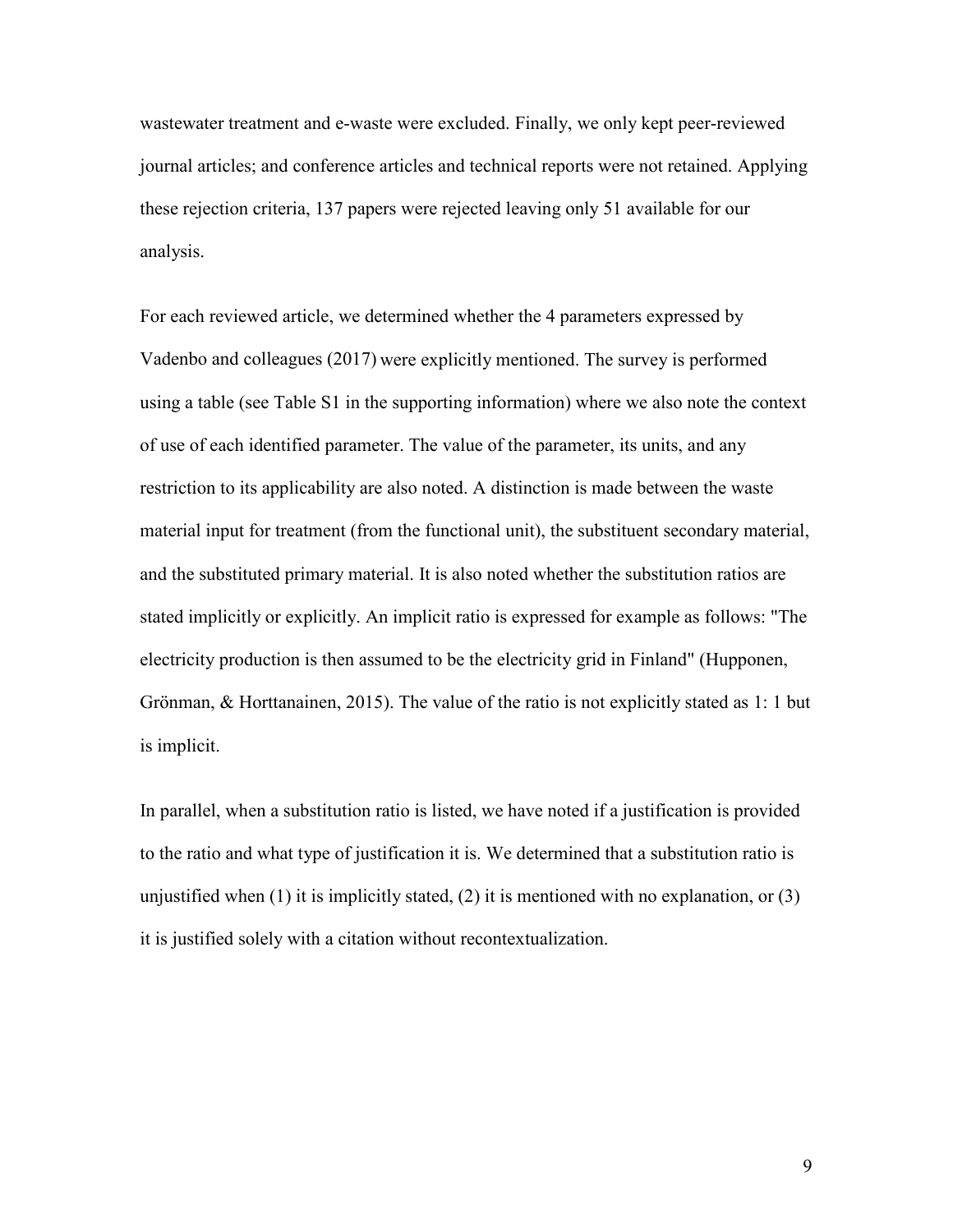## 4 Results

 $\overline{a}$ 

### 4.[1](#page-10-0) Survey of parameters  $v$ ,  $\eta$ ,  $\alpha$ , and  $\pi^1$

The detailed characteristics of coefficients used to model the substitution in the 51 analyzed papers are presented in Table S1 of the supporting information. Within this body of literature, 25% of articles mention only one of the four parameters  $v, \eta, \alpha$ , and  $\pi$ ; 39% of the reviewed articles mention at least two parameters; 33% mention at least three parameters and none of them make explicit mention of all four coefficients.

The substitution ratio ( $\alpha$ ) is the most frequently mentioned coefficient, in 100% of selected articles (see Figure 1). The 2% portion in red on Figure 1 represents substitution ratios considered invalid in the rest of our analysis. A ratio is deemed invalid if: (1) the substitution was not made at the appropriate "point of substitution", or (2) it could not be determined to which measurement unit the multiplicative ratio should be applied. This first case occurs when, for example, recycled paper use is modelled as directly avoiding wood extraction used in the primary's manufacture paper. In this way, all downstream impacts of wood extraction, i.e., the processes of converting wood into paper, are not included in the calculation of avoided environmental impacts. Also, avoided wood extraction and secondary paper are not functionally equivalent and cannot be

<span id="page-10-0"></span><sup>1</sup> For simplification we assigned new variables to the parameters. The physical resource potential *U*rec becomes  $v$ , the resource recovery efficiency  $\eta^{\text{rec}}$  becomes  $\eta$ , the substitutability  $\alpha^{\text{rec:disp}}$  becomes  $\alpha$ , and the market response  $\pi^{\text{disp}}$  becomes  $\pi$ .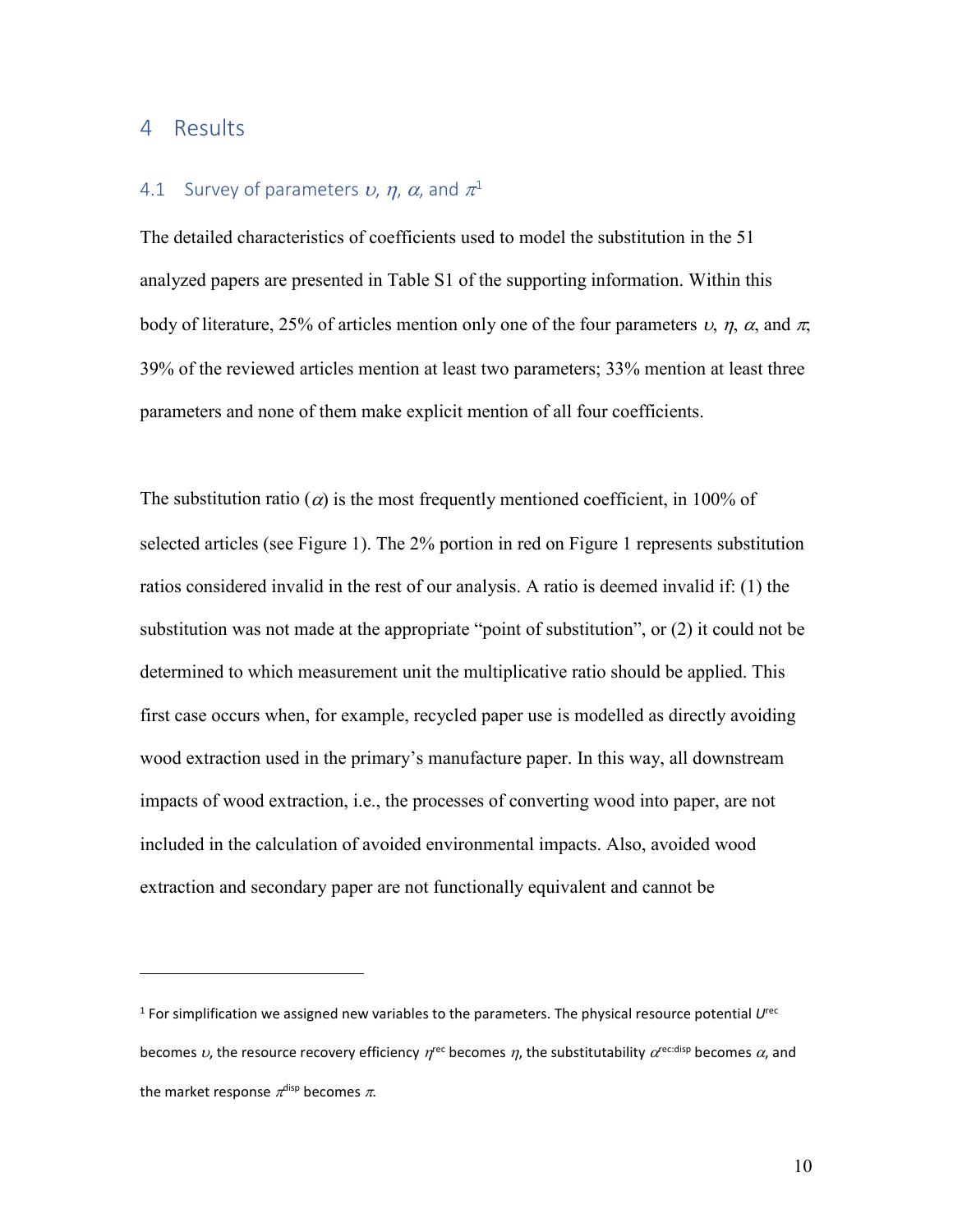substitutable. Another example that demonstrates the application of substitution to the wrong "point of substitution" may be when a waste substitutes a primary material directly. A waste material will always be sorted, split, decomposed or transformed prior to competing with virgin materials. Thus, it is an error to consider waste as a substitute material. The absence of units in the second case prevents the reader from knowing the basis of comparison used: does a substitution ratio  $\alpha$  mean that  $\alpha$  kg will replace 1 kg of primary material, or is it rather that  $\alpha$  m<sup>3</sup> will replace 1 m<sup>3</sup> of primary product, or else is the substitutability on a per energy content basis, etc.? The interpretation of the 51 selected articles made it possible to identify 148 recoverable resource potential values (*v*), 97 conversion efficiency values ( $\eta$ ), 267 substitutability or substitution ratio values  $(\alpha)$ , and no value for the market response  $(\pi)$ .



Figure 1: Proportions in which the parameters  $v$ ,  $\eta$ ,  $\alpha$  and  $\pi$ are represent in the literature ( $v$ : physical resource potential;  $\eta$ : resource recovery/recycling efficiency;  $\alpha$ : substitutability;  $\pi$ : market response)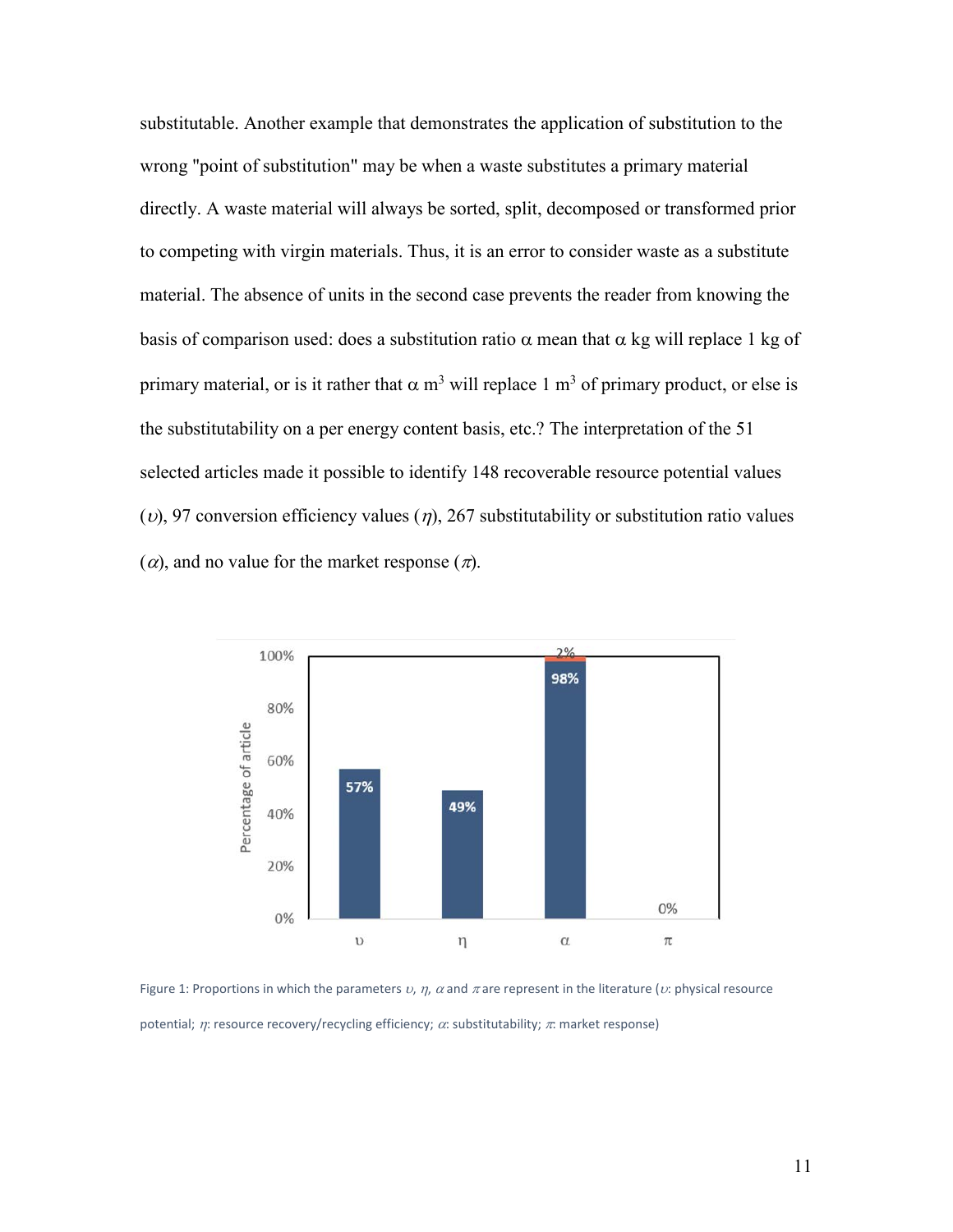Resource recovery efficiency  $(\eta)$  coefficients are present in 49% of articles. The physical resource potential ( $v$ ) is present in 57% of the studied articles. This resource potential is sometimes expressed in energy content: the biogas potential for anaerobic digestion and the low-heating value (LHV) of waste for incineration, in mineral content (nitrogen, potassium, and phosphorus) for composting and anaerobic digestion, and in waste composition for material recycling. None of the 51 analyzed articles expressed value for the market response coefficient  $(\pi)$ . According to Vadenbo et al. (2017), this coefficient should be equal to 100% if the substituted technology represents the marginal technology. Although some articles mentioned marginal technology only with electricity substitution, none of them mentioned a value near to market response.

### 4.2 Analysis on the substitution ratio  $(\alpha)$

Figure 2 shows, by material category, the percentage of substitution ratios that are either equal to 1:1 or are different from 1:1. Figure 2 also shows the proportion of substitution ratios that are implicitly equal to 1:1 (hatched part). Our analysis revealed that 68% of the substitution ratios identified have a value of 1:1. Except for fuel (kg), fuel (MJ), paper (kg) and plastic (kg), all material categories have the majority of their ratios equal to 1:1.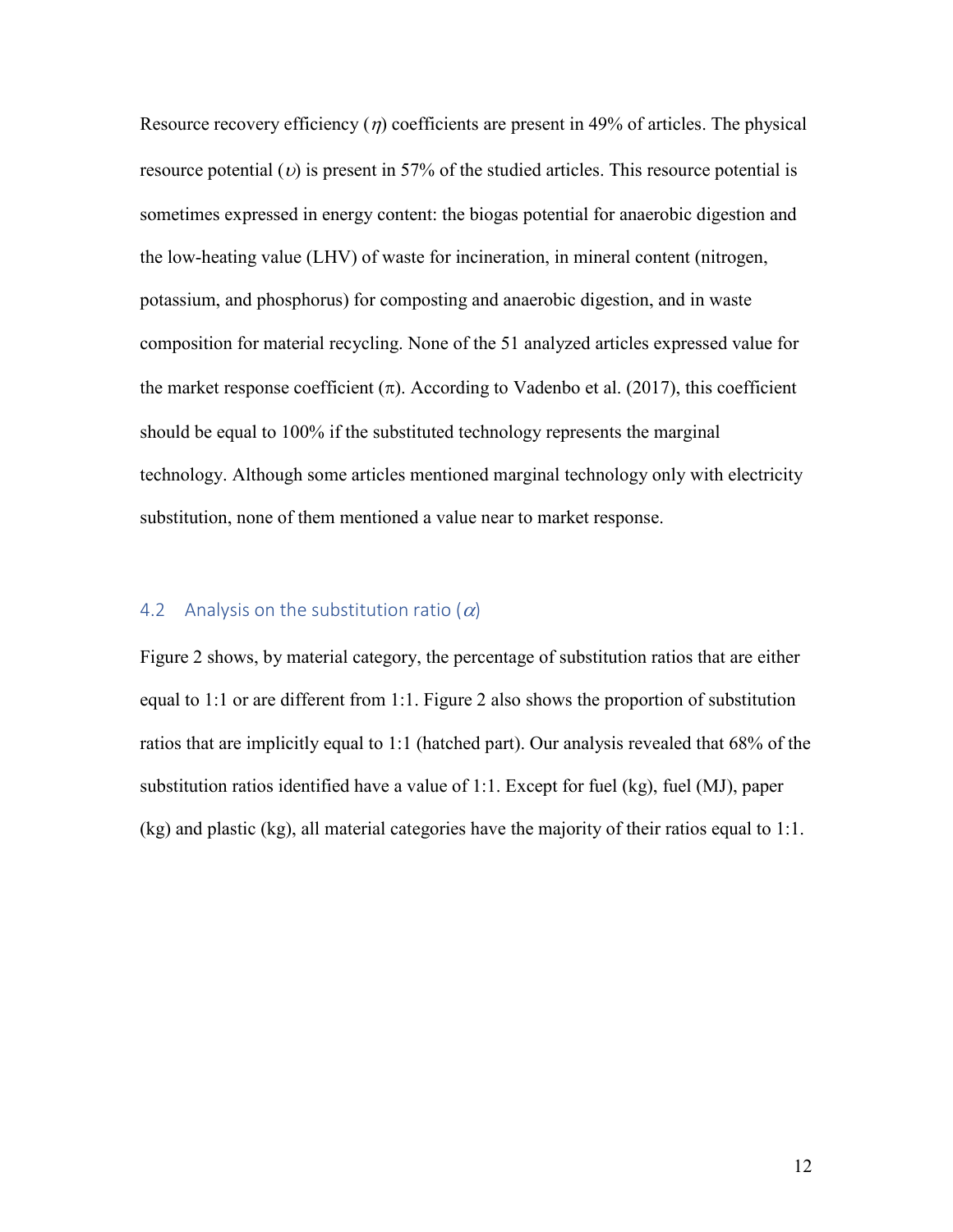

Figure 2: By category of waste, proportion of the substitution ratios expressed implicitly and explicitly, and proportion of substitution ratios equal and not to 1:1 which are explicitly. Number in hook represents the number of articles listed by categories.

The disaggregation of the material categories from Figure 2 allows for the representation of substituting-substituted pairs, resulting in 79 pairs. Substituting-substituted pairs indicates the match between two materials: a secondary material, which is the substituting one and a primary material, which is the substituted one. Of these pairs, 55 were encountered less than three times in the present literature review and do not allow for a dispersion analysis of their substitution ratios. Figure 3 shows the ranges of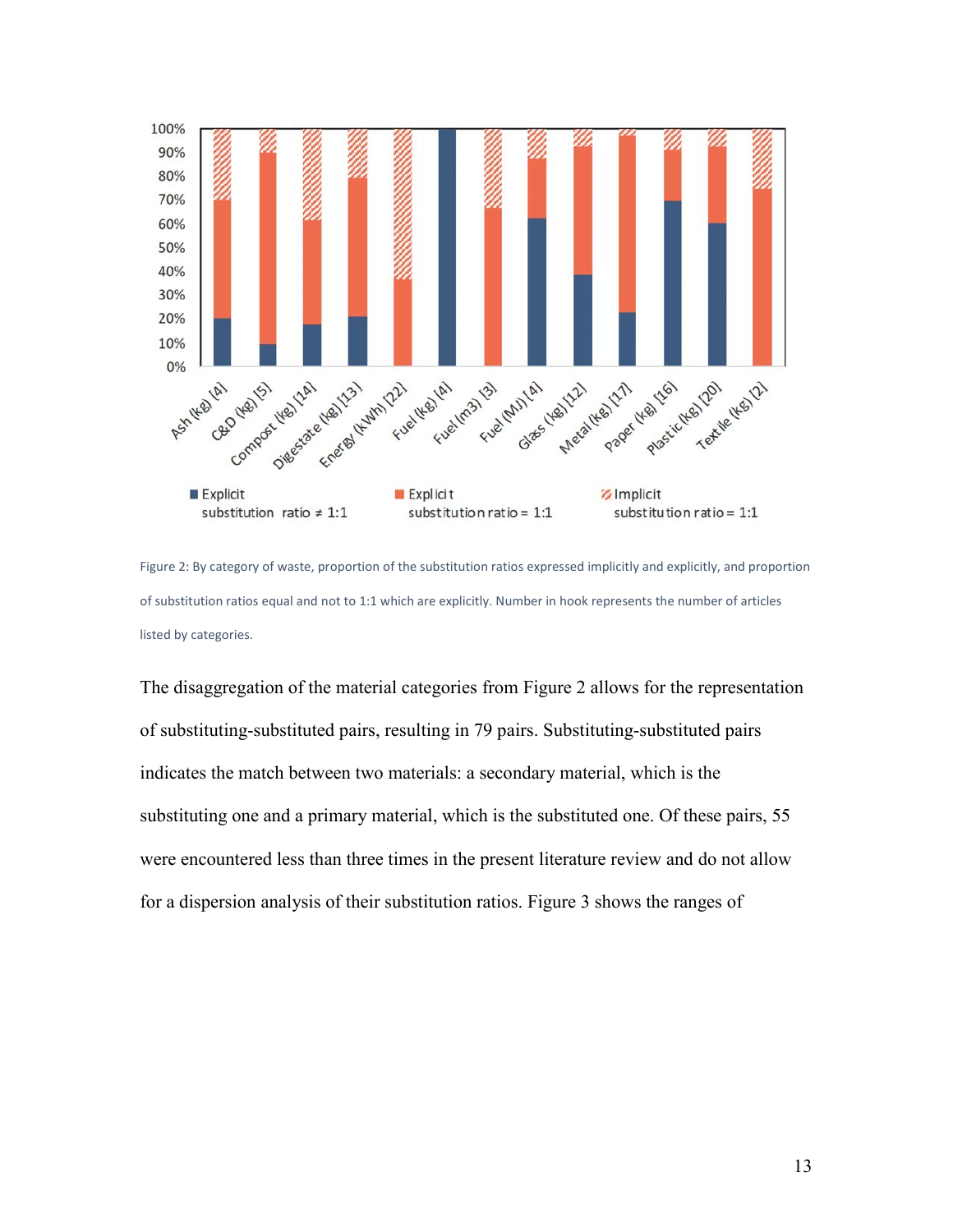distribution of substitution ratio values for substituting-substituted pairs with over six identified values<sup>[2](#page-14-0)</sup>.



Figure 3: By substituting-substituted pairs, distribution of substitution ratio values for categories with more than six listed values. The lines of the boxes represent the first quartile, the median, and the third quartile; the error bars represent the minimum and maximum values for each distribution.

 $\overline{a}$ 

<span id="page-14-0"></span> $^{2}$  To simplify the reading of figure 3, the substituting-substituted pairs all having substitution values equal

to 1 have not been presented (See Table S2 in SI for a complete table of all 79 ranges of distribution).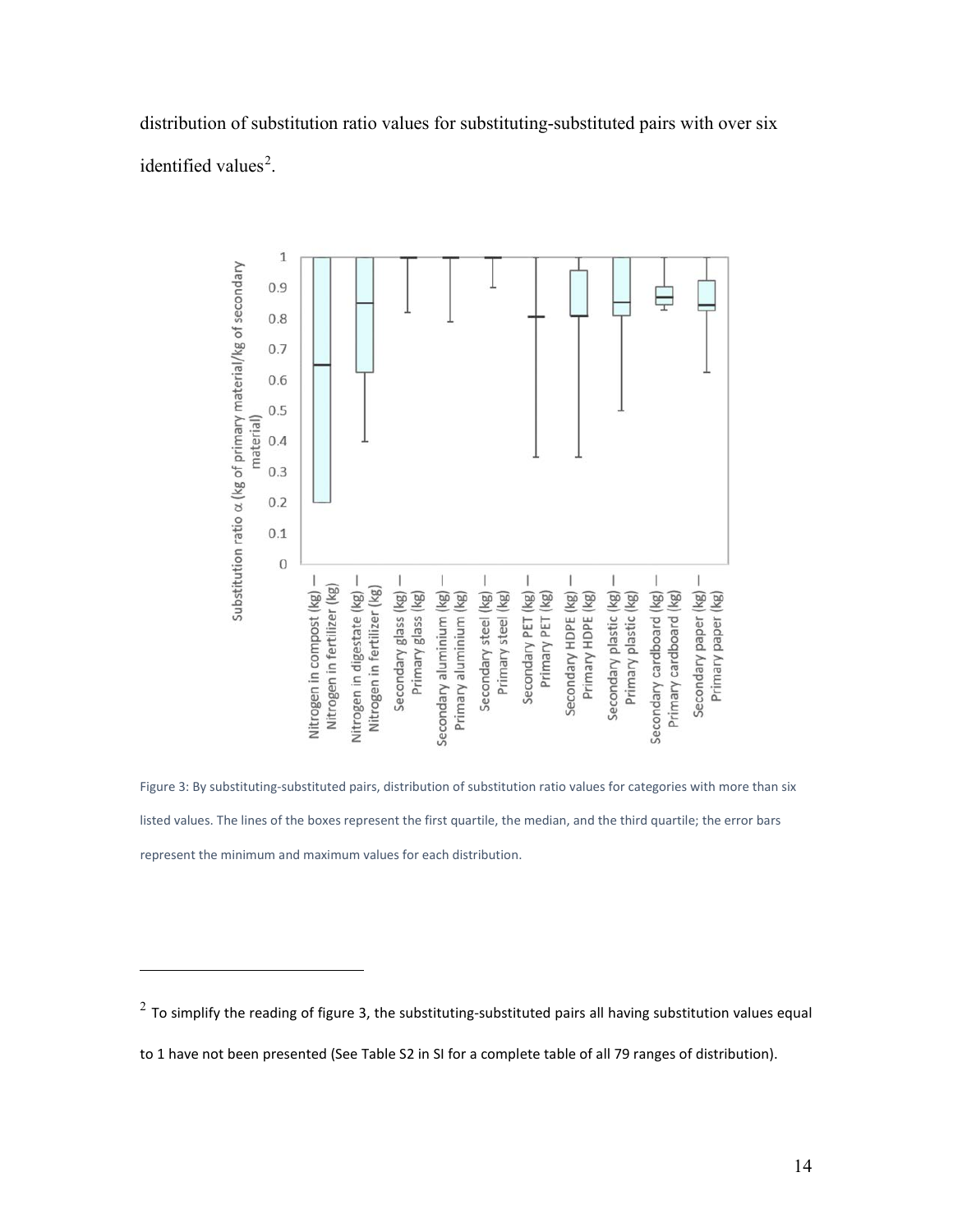The survey of substitution ratios illustrated that the substitution of nitrogen in conventional fertilizers by nitrogen in compost has the largest value range with a dispersion coefficient of 0.8 (i.e. a difference of 0.8 kg of nitrogen in fertilizer/kg of nitrogen in compost between the first quartile and the third quartile). The nitrogen in compost and digestate is predominantly present in organic form (Amlinger, Götz, Dreher, Geszti, & Weissteiner, 2003; Bernstad & la Cour Jansen, 2011). However, plants need nitrogen in mineral form, i.e., in the form of ammonia and nitrate to grow. In this way, it is essential to make a distinction while establishing the substitution ratio between organic and inorganic nitrogen present in the substituting compost or digestate and the substituted fertilizer.

From Figure 3, the distribution ranges for glass, aluminum and steel substitution ratios are concentrated towards 1. Almost all the authors have hypothesized that there was no change in inherent properties when recycling these materials (see Figure 5). They are thus assumed to be infinitely recyclable, with their properties unaltered by recycling. However, the presence of a contaminant in metals can significantly affect the ability of recycled metals to substitute primary metals (Reck & Graedel, 2012). Also, the glass containers must be well separated by type and color to avoid altering the properties of the secondary glass (Dyer, 2014).

For polyethylene terephthalate (PET), the distribution range of substitution ratios is centered around 1:0.8. The majority of the analyzed articles based their estimates on the price variation between the primary PET and the secondary PET to evaluate the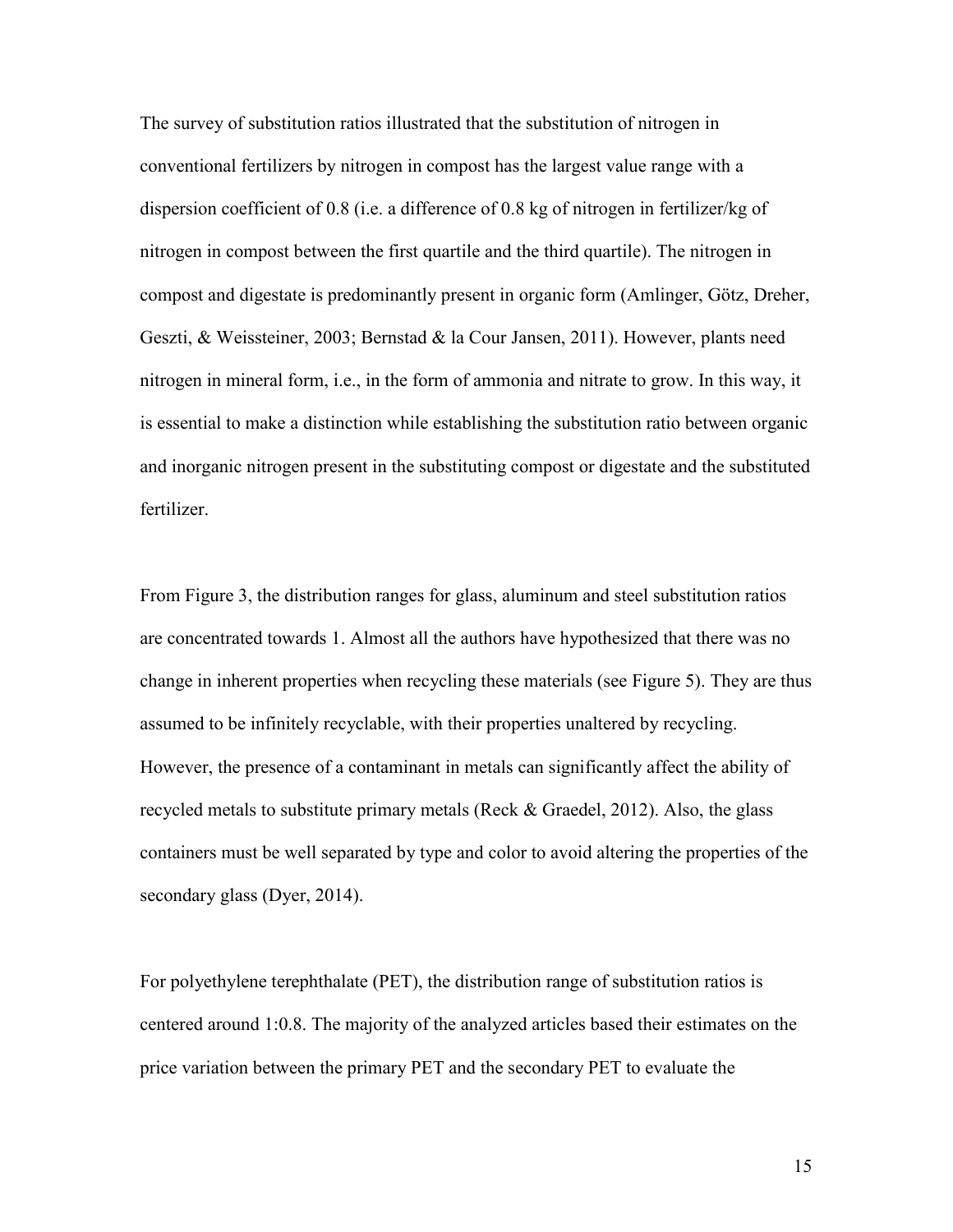substitution ratio between the two materials. This substitution method is named "valuecorrected substitution ratio" (Werner & Richter, 2000). It is also used to determine the substitution ratio between primary HDPE and secondary HDPE.

The distribution ranges for paper and cardboard are relatively small, with dispersion coefficients less than 0.1, which means that all of the substitution ratio surveyed had similar values. This low value can be explained by the fact that paper and cardboard are not infinitely recyclable; they can be recycled approximately five times before they are no longer of good quality and are eliminated (USEPA, 2016). In this way, the possibilities of substitution ratio are limited since there is a loss of quality at each recycling loop and the number of loops is limited to five. This explains why the third quartile of the range of distribution of these two material categories is less than 1:1.

#### 4.3 Evaluating the physical realism of the justification of the substitution ratios

By definition, the substitutability between two materials is related to the primary function that each of them performs. Thus, a realistic justification for a substitution ratio should make it possible to compare the difference in functionality between the two objects. Surprisingly, 65% of the substitution ratios sampled in the present literature review were not supported by any justification, let alone by a physically realistic one. Figure 4 breaks down this proportion in terms of the different categories of residual materials. This part of the analysis focusses on the functional equivalence of secondary *materials*, with the exclusion of recovered *energy* flows, such as heat and electricity, whose functionality depends on comparatively few intrinsic physical characteristics.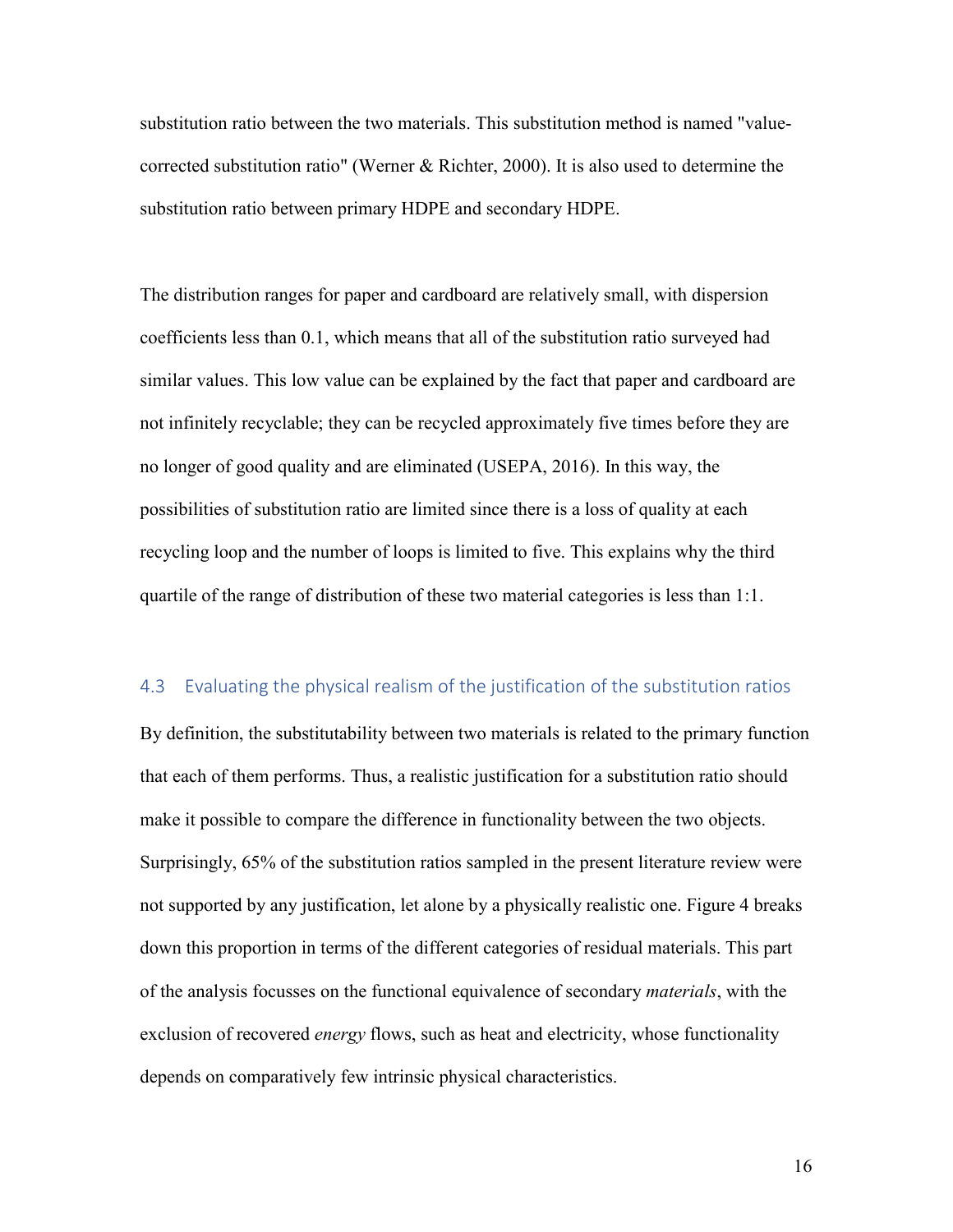

Figure 4: By category of residual materials, proportions of substitution ratios justified and not justified by the authors of LCAs studies. Number between brackets represents the number of articles listed by categories.

For the remaining 35% of substitution ratios that are justified by their authors, Figure 5 shows the different proportions of each type of the justification by category of residual materials.



**■ Equivalent quality ■ Loss of quality ■ Difference of properties ■ Value-corrected ■ NoU ■ MFE**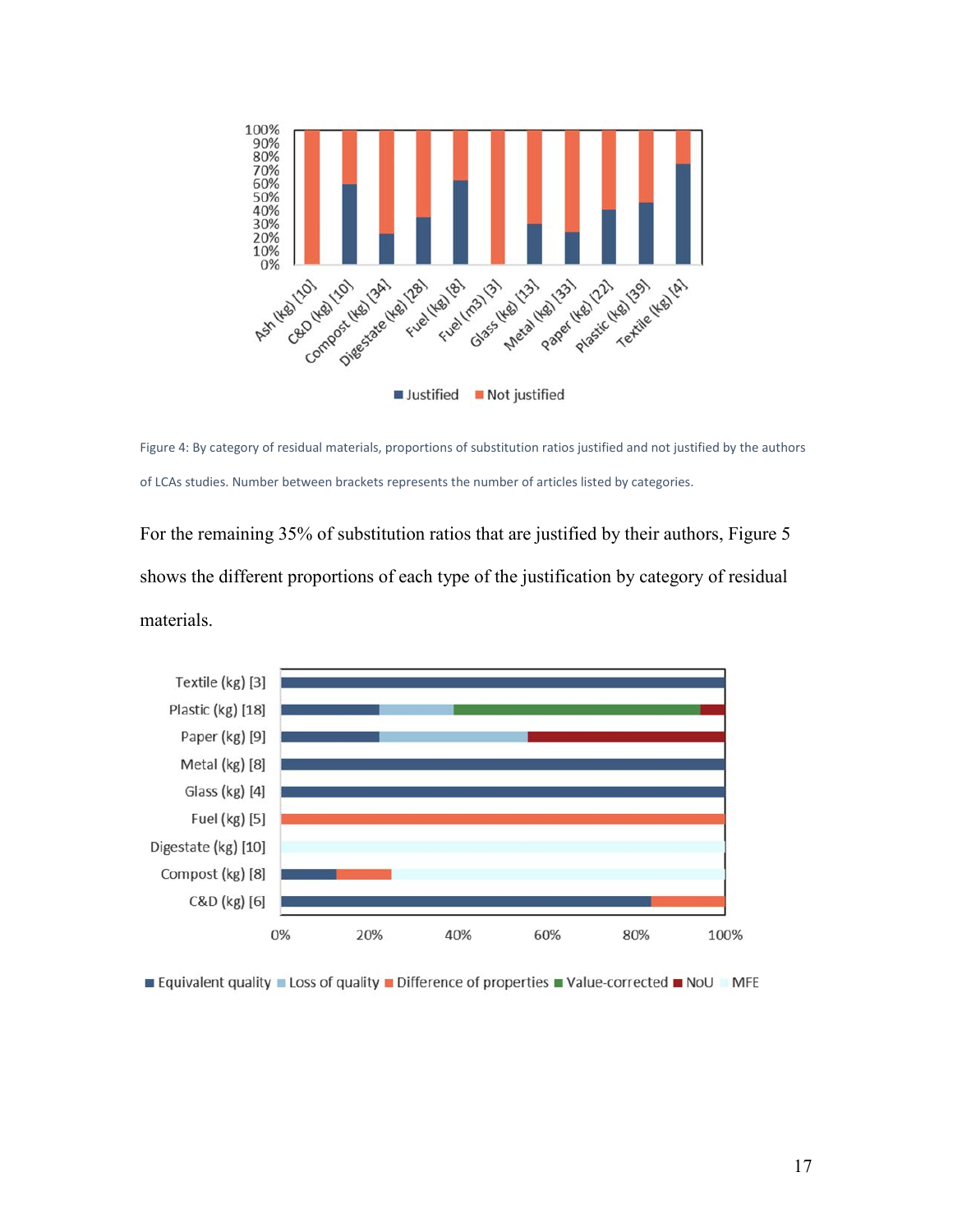Figure 5: By category of residual materials, proportions of the different justifications used for justified substitution ratios. Number between brackets represents the number of articles listed by categories. (NoU: Number of uses, MFE: Mineral fertilizer equivalent)

Six types of justification were identified: (1) Equivalent quality: there is no loss of quality so that materials can substitute in a  $1:1$  ratio; (2) Loss of quality: there is a qualitative difference in quality between the secondary and the primary material; (3) Difference of properties: there is a quantitative difference in inherent properties between the secondary and the primary material; (4) Value-corrected: There is a difference in the price between the secondary and primary material; (5) Number of uses (NoU): The materials are recycled in a cascade and cannot be recycled an unlimited amount of cycles; (6) Mineral fertilizer equivalent (MFE): The MFE value is used for compost and digestate substitution with conventional fertilizer.

From Figure 5, 100% of justified ratios for glass and metals used quality equivalence as justification. In all cases, the authors used the assumption that there is no change in the inherent properties of the materials during the recycling process. For C&D and textile substitution ratios, the authors only mentioned that primary and secondary materials have the same properties or that both materials are of the same quality.

Loss-of-quality justifications have a qualitative aspect rather than a quantitative aspect. The authors use this justification to specify that the value of the substitution ratio is different from 1 because of a loss of quality, but they do not use a quantitative method to determine this value. By using the loss of quality as an argument, some authors of the studies seek to penalize from an environmental point of view the secondary material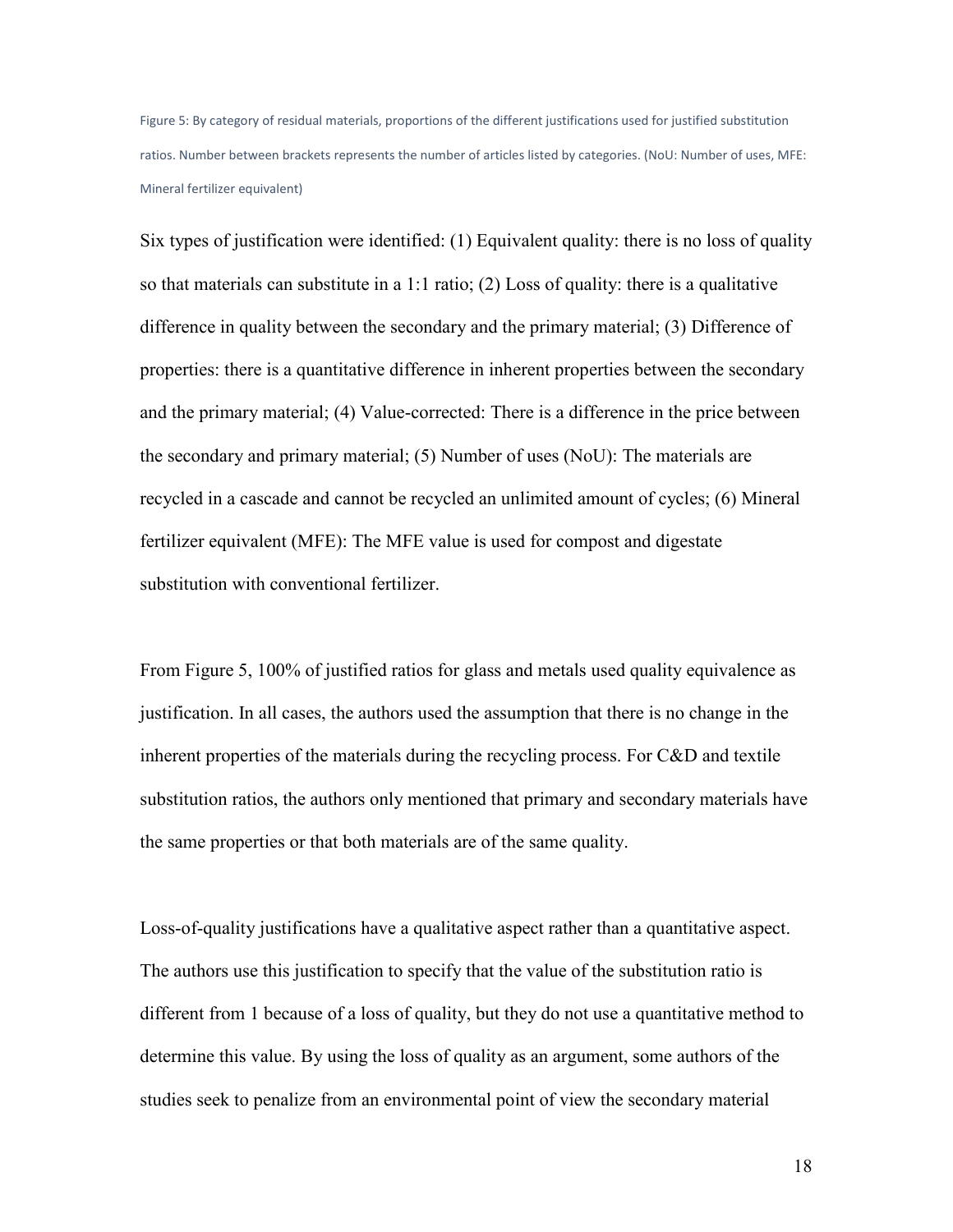since it is not of the same quality as the primary matter. This justification is used in 33% of cases for paper substitution and almost 20% of cases for substitution of plastics. We must stress that such an approach confers a different meaning to substitution ratio, in a very significant way. For the authors of such studies, a coefficient of 0.5 clearly does not indicate that 200 grams of secondary plastic are necessary in order to achieve the same properties (structural, etc.) as 100 g of virgin material, for example. This puts forth a different understanding of "functional equivalence" whose interpretation in terms of effectively avoided primary productions and impacts is less transparent.

The difference-in-properties-between-materials justification is almost only used to explain the substitutability between different fuels. This substitutability is calculated using the difference between heat values since it directly relates them to the fuel mass. To get the same amount of energy from both fuels, a higher or lower amount of alternative fuel is needed. In Figure 5, about 10% of C&D and compost substitutions used this type of justification. In these two cases, the difference in density with the substituted product explains the non-equality in the substitution.

The value-corrected substitution ratio method is based on the price difference between the primary and the secondary material to determine the substitutability between the two materials (Werner & Richter, 2000). The assumption behind this method is that the price difference reflects the difference in quality. This method of justification is used to justify more than half of the substitution ratios of plastics. The value-corrected substitution ratio serves as a proxy to determine the difference in quality between two materials. It is not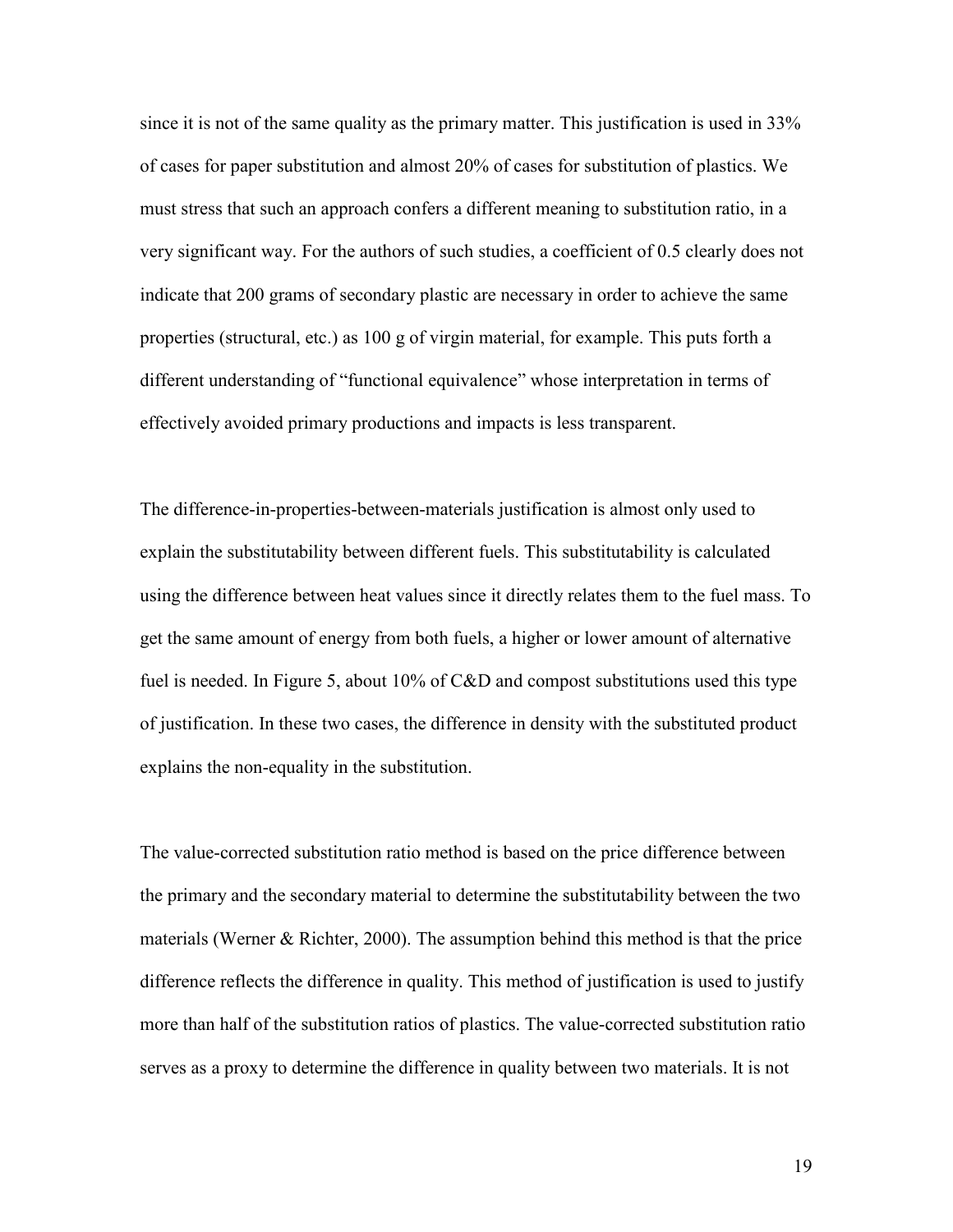founded on a required amount to physically achieve the same properties, but it rather tries to establish a rough correlation between quality (or functionality) and price. As such, we cannot consider this method as a way to physically justify a substitution ratio.

The number of use (NoU) method has been developed to quantify the allocation of the environmental impact of materials that have a limited number of recycling loop, like paper. It splits an initial production impact on all future use phases of a material. However, according to ISO/TR 14049, this method is an allocation rule and not a substitution method (ISO, 2000). When using it to determine substitution ratios between secondary paper and primary paper (almost half of the ratios identified), LCAs authors apply it as a proxy to assess the loss of quality. Note also that this approximation is used to justify a little less than 10% of substitution ratios between plastics.

The sixth justification identified is the mineral fertilizer equivalent value (MFE) in substitution of compost and digestate with conventional fertilizers. This justification is a specific case of the difference-in-properties-between-materials and can only be applied to the substitution of digestate or compost. The MFE indicates the amount of nutrient available in the digestate and compost that is in assimilable form for plants and thus allows to quantify the substitutability compared to mineral fertilizers.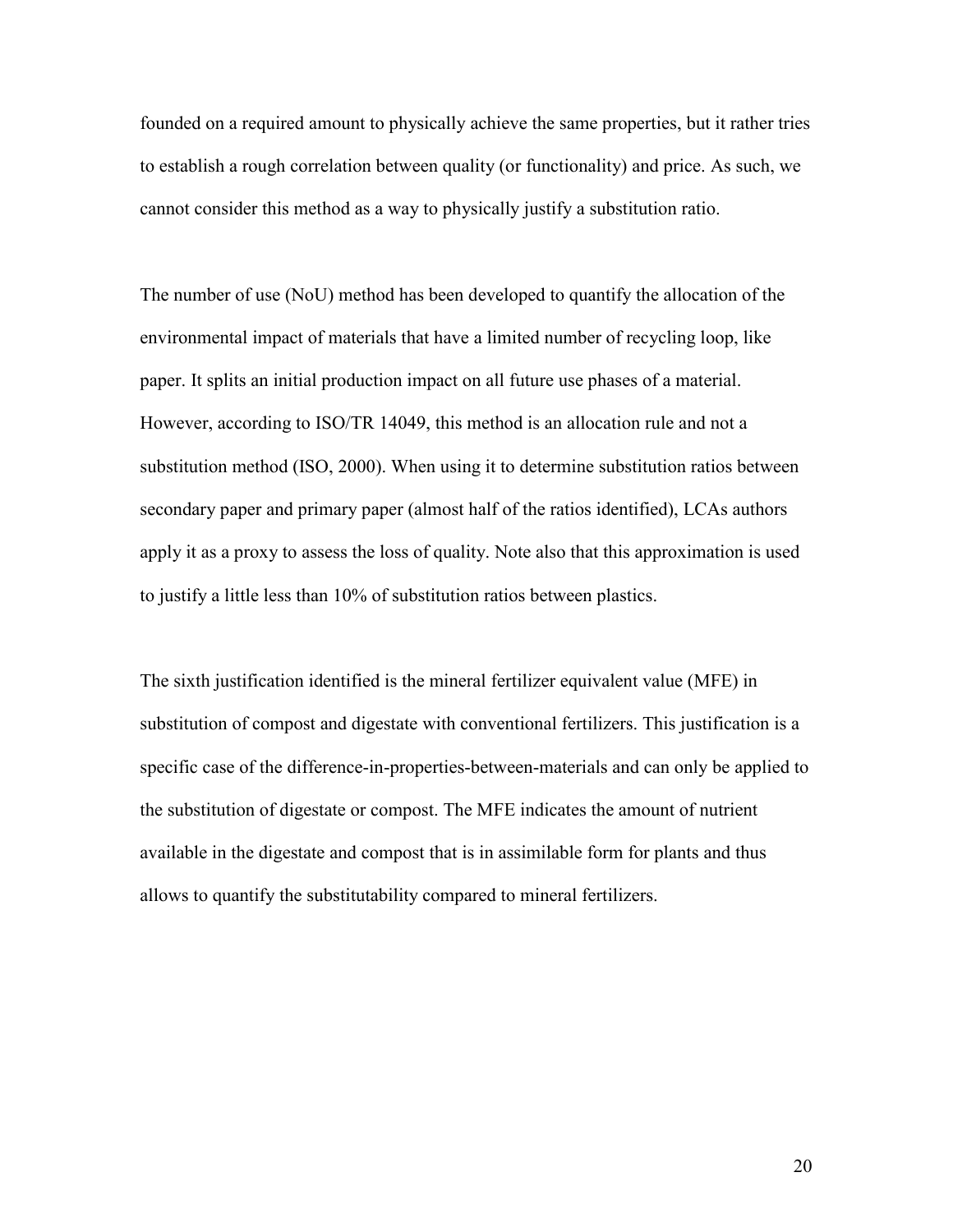## 5 Discussion

#### 5.1 Limitations of the analysis

Our analysis suffers from two central limitations. First, it is oriented toward the management of post-consumption, municipal solid waste, not the recycling within industrial sectors, such as the treatment of new scrap. These material cycles are very different with respect to material purity and market dynamics and are better analyzed separately. Our restricted scope lead to a reduced sample size for substituting-substituted pairs (Figure 3) which limit the conclusions we can draw. Nevertheless, we were able to evaluate the transparency in the application of the substitution ratio across material categories.

Second, the search for coefficients was done only in the published peer-reviewed literature on LCAs for waste management. LCAs for complete life cycles of specific materials were not considered. For example, we did not look into cradle-to-grave LCAs of steel, even though these LCAs could consider waste management of steel. It would therefore have been possible to get additional substitution coefficients by studying LCA on the entire life cycle of steel. We also didn't review the whole body of grey literature consisting in governmental reports, consultant studies, etc. Nevertheless, despite the limited scope of the review to the context of MSWM, our study already provided a clear overview of the situation.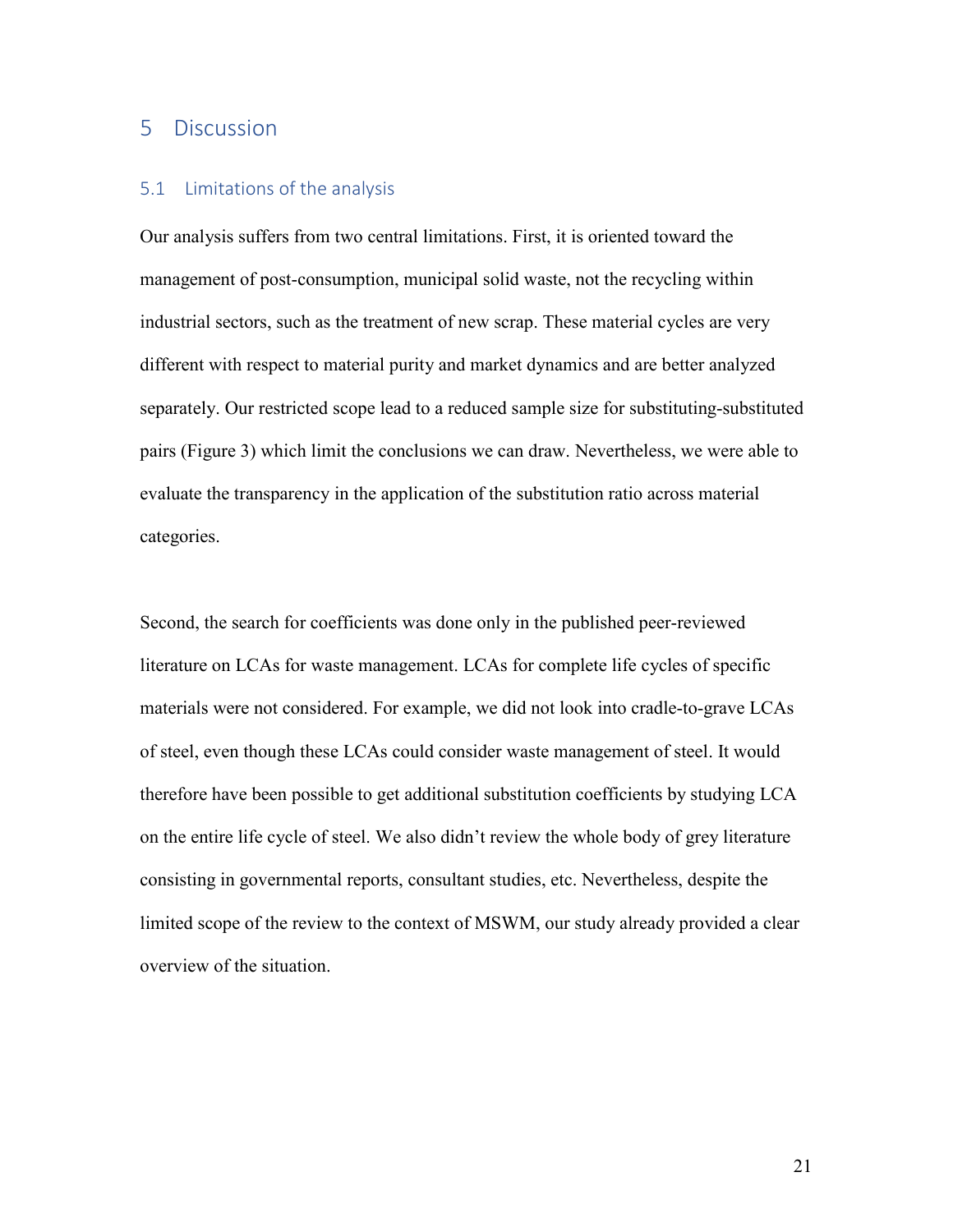### 5.2 Lack of transparency and rigor

The results presented in this analysis prove a general lack of transparency in the LCA modelling of waste management activities and the associated substitutions. First, since the physical resource potential coefficient of the waste stream  $(v)$  and the conversion efficiency of the treatment technology  $(\eta)$  are disclosed in less than 60% and 50% of studies, respectively, it becomes very difficult to recontextualize the findings and to evaluate whether similar substitution benefits may be expected in other situations. Indeed, the purity of the waste stream and the efficiency of treatment processes are known to vary significantly and directly impact the environmental performance.

Second, we found significant proportions of substitution ratios that are not explicit (22%) or not justified (65%). It is beyond question that this factor can be decisive in determining the overall environmental performance of a waste management system. Consequently, such a lack of transparency on this coefficient significantly affects the credibility and legitimacy of the LCA results. If a substitution ratio is assumed, and no justification is provided, it becomes imperative to do a sensitivity analysis to test whether these assumptions significantly affect the results. It should be reminded that these studies frequently serve as a decision support tool to guide environmental policies, and decisionmakers should be aware of the assumptions and limitations of these.

Third, in 4% of studies overall, which represent 13% of studies on paper recycling and 13% of studies on metal recycling, we found a recurrent conceptual error concerning substitution. As mentioned previously, substitution takes place between two functionally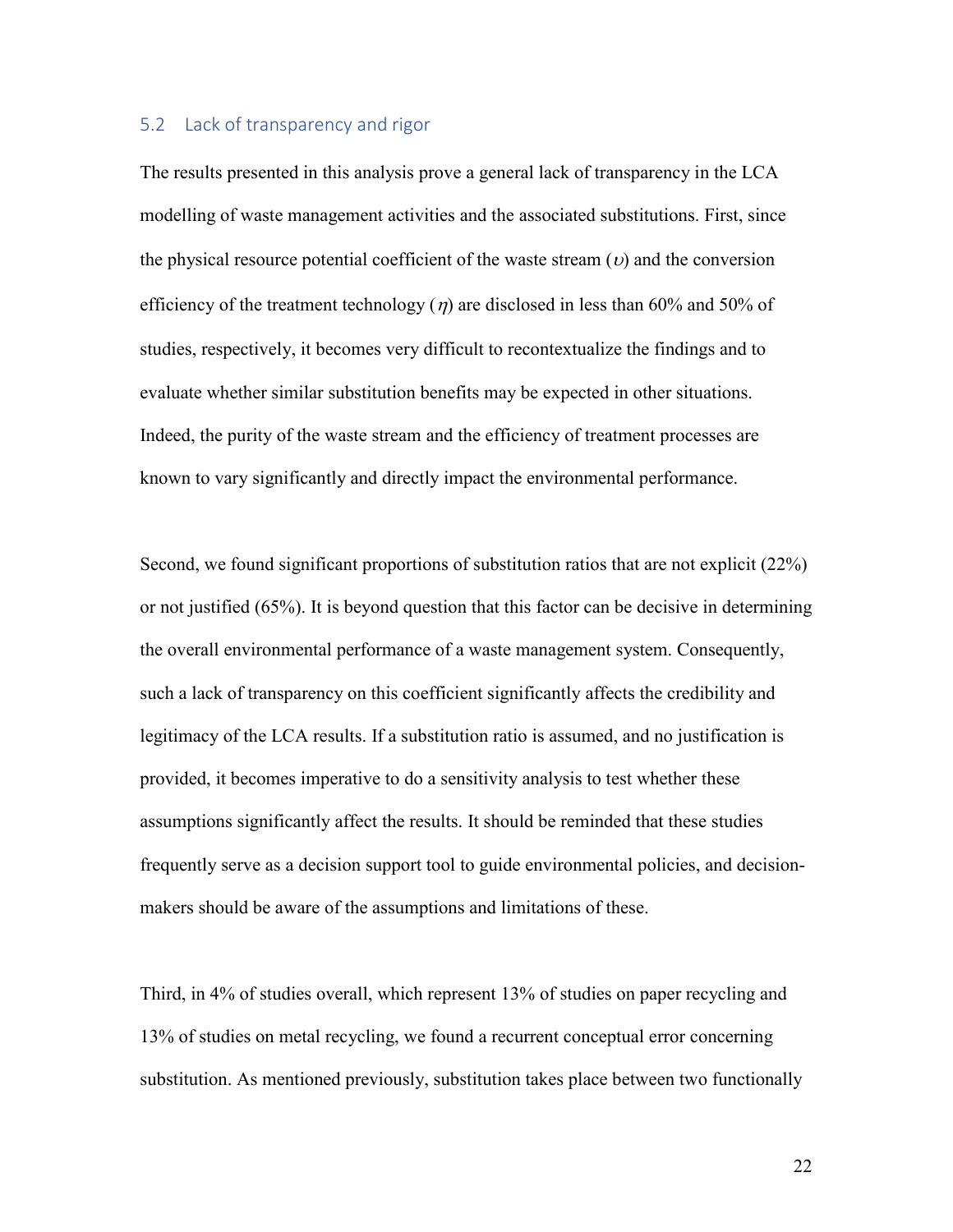equivalent products or at least those competing on the same market. There is, therefore, a conceptual error when the secondary material that is produced *directly* avoids not a competing product but the extraction of raw material such as wood or ores. These errors may have a significant impact on LCA results, as they leave out potentially impactful transformation and refinement processes. Also, we have found in 14% of all substitution ratios a low level of detail in the definition of materials. For example, there is a distinction to be made between the different grades of paper. Newspaper is not equivalent to graphic paper, and they do not have the same recycling process. It is therefore essential to make this distinction concerning substitution to avoid having secondary paper that substitutes primary paper without further detail on the grade of paper.

Although substitution modelling is inevitably based on simplifying assumptions, we must emphasize the importance of communicating these assumptions with rigor and transparency, to support credible and useful results. The credibility and the robustness of results are already seen to increase simply with the disclosure of the ratios of substitution, the nature of the treatment technology under study with its coefficient of efficiency, and the level of detail in the material's definition. Of course, everything can and should be validated with a sensitivity analysis.

### 5.3 More than functional equivalence

In response to our second question, we found that none of the studies analyzed defended its substitution ratio in terms of a physical ratio of the quantities needed to perform a specific task or function. In particular, a good physical justification should include the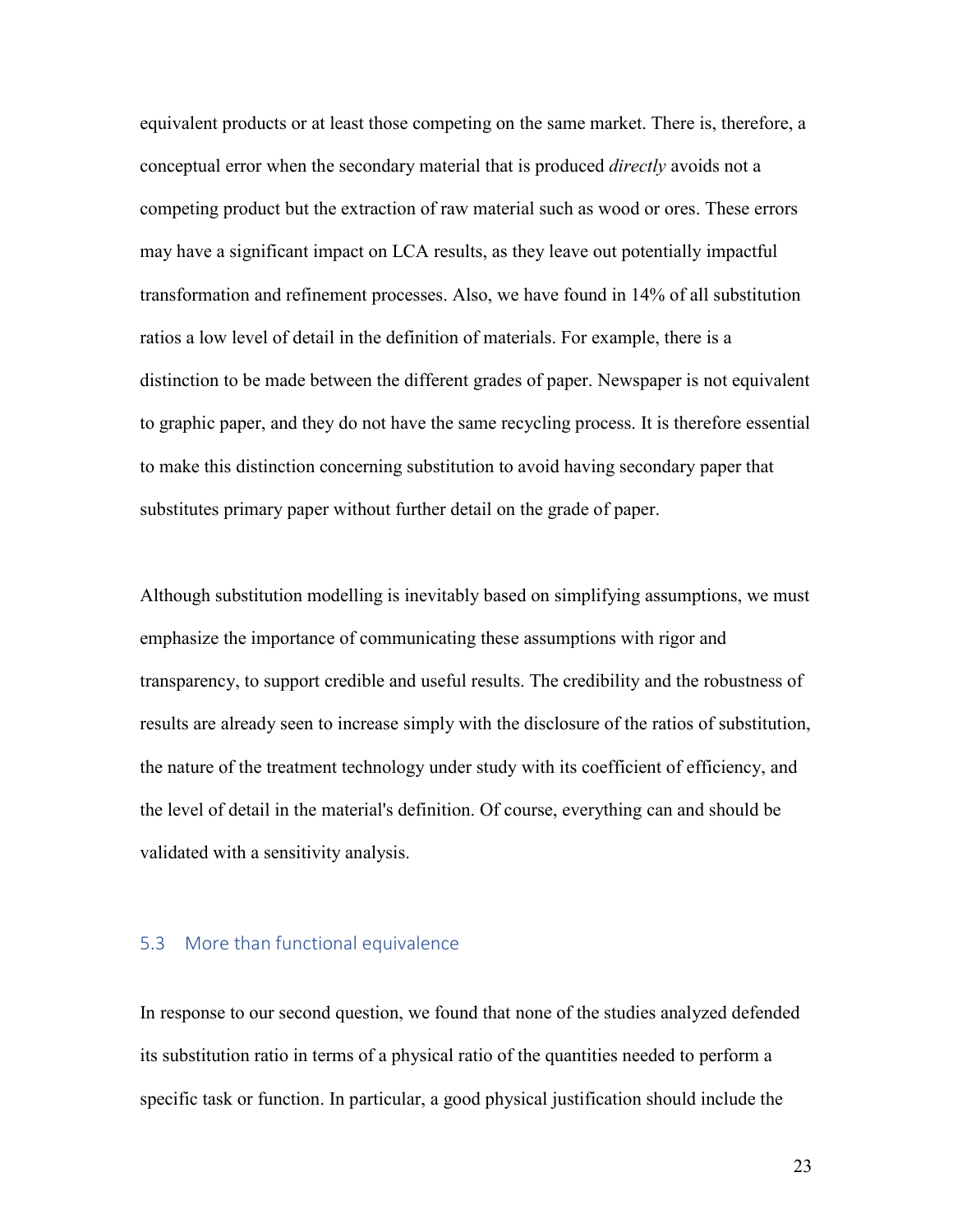function performed by substitutable materials, the information in relation to loss of quality by associating quality with intrinsic properties, and the sector of use.

First, the ability to substitute is not only determined by equivalence in the functional unit. Ekvall and Weidema (2004) mention obligatory properties that take into account several aspects, including the aesthetic aspect, the image, the technical aspect, etc. In their framework, Vadenbo et al. (2017) propose three types of substitutability, one influenced by the technical aspect, another by the institutional aspect, and the last by user-perceived constraints.

Second, when taking into account all aspects mentioned by Ekvall and Weidema (2004) and by Vadenbo et al. (2017) the sector of use of the secondary material must be taken into account in the assessment of its capacity to substitute primary materials. The sector of use is determined by the choice of the processing technology. A simple example is the case of plastic recycling. The mechanical recycling of plastic, a widely used technology, does not make it possible to get a grade of sufficient quality to be reintegrated into the food industry. This technology does not remove additives that give color to plastic, for example. A mixture of mechanically recycled polyethylene terephthalate (PET) containers will lead to PET granules whose color is about gray-black. These granules cannot be used in the manufacture of transparent water bottles. The gray-black color thus becomes a physical property to be taken into account to decide the sector of use of the recovered secondary material. This physical aspect is not negligible in the determination of the substitution's potential. This physical aspect should be taken into account on a sound understanding of transformation processes. The LCA practitioner must question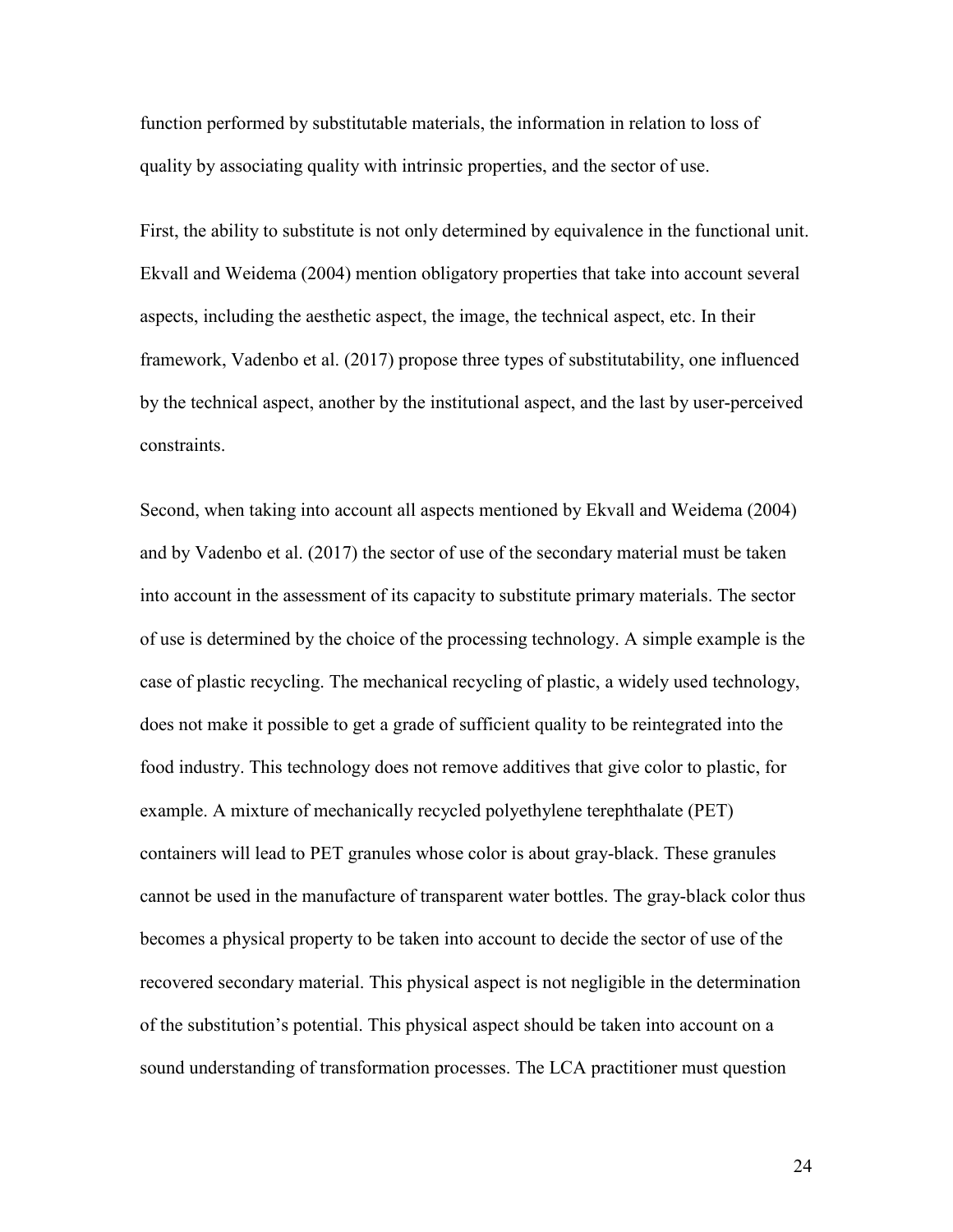whether, and for what purpose, mechanically recycled PET is really equivalent to virgin PET. In the example stated above, considering the sector of use, the food industry, the color of recycled PET implies that the substitution ratio  $(\alpha)$  will be 0 compared to virgin PET. In another case, recycled PET can perfectly substitute virgin PET in the fleeces industry which result in substitution ratio equal to 1.

In regard to all these aspects, we propose to the LCA community that a good physical justification for substitution ratio, in the context of material recycling be stated as:

Because of the loss of quality *q* caused by the transformation of the secondary material, it is necessary to incorporate an additional *x* kg of this secondary material when it is used for purpose *p* in order to achieve the same functionality as 1 kg of virgin material, leading to a substitution ratio of  $\alpha^p = \frac{1}{1+x}$ .

Here again, we know of the efforts needed to obtain this justification, but we must stress the importance of bringing more rigor and transparency, with the aim of having credible and robust results. Moreover, it also constitutes a first step toward an end of the use of generic substitution ratios that can be found the many LCAs we reviewed. Taking the time to justify the substitution ratios in terms of the qualities that matter for a given purpose will help consolidate our community's understanding of the transformation processes, recycling value chain, and their role in facilitating to a circular economy where the value of materials is preserved.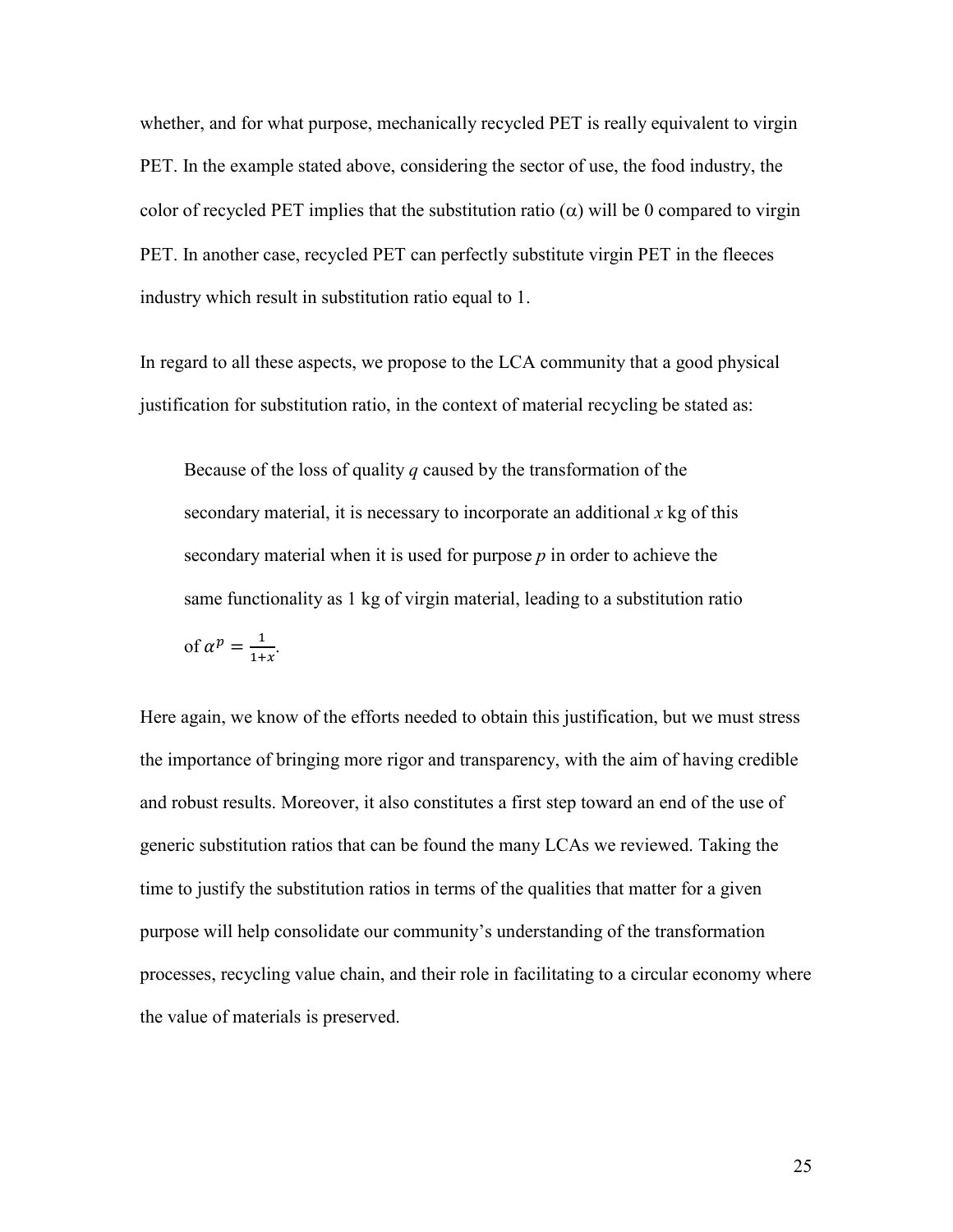By better capturing the consequences of loss of quality in secondary products, our proposal will lead to a better documentation of the effects of "downcycling" on the environmental performance of MSWMS. The consequences of downcycling-induced quality loss cannot be captured by substitution ratios, since the modelling of substitution as presented in this article is based on relatively short-term considerations. Downcycling may have long-term system-wide consequence, such as a lock-in situation with important stocks of low-grade materials, contaminant accumulation over multiples recycling loops, etc. (Eriksen et al., 2019). We believe that these complex dynamics go beyond mere substitution modelling, and that these issues can and should be tackling through a close integration of LCA and material flow analysis (MFA). However, further research is needed on the operationalization of the combination MFA-LCA.

## 6 Conclusion

This article demonstrates that there is a lack of transparency and rigor in LCAs of municipal solid waste management with respect to the evaluation of substitution potentials. It is particularly problematic that a majority of studies do not communicate the observed or assumed efficiencies (h) of waste treatment processes, hindering inter-study comparisons and the critical evaluation of assumption. Our analysis further reveals that 22% of the studies consulted do not mention an explicit substitution ratio between secondary and primary products, and that 65% of the explicit ratios are not justified by the authors of the LCA studies. We noted that six types of justification are used and only three of them are based in one way or another on the physical properties of the materials. We also found that there appears to be a misunderstanding of the substitution concept.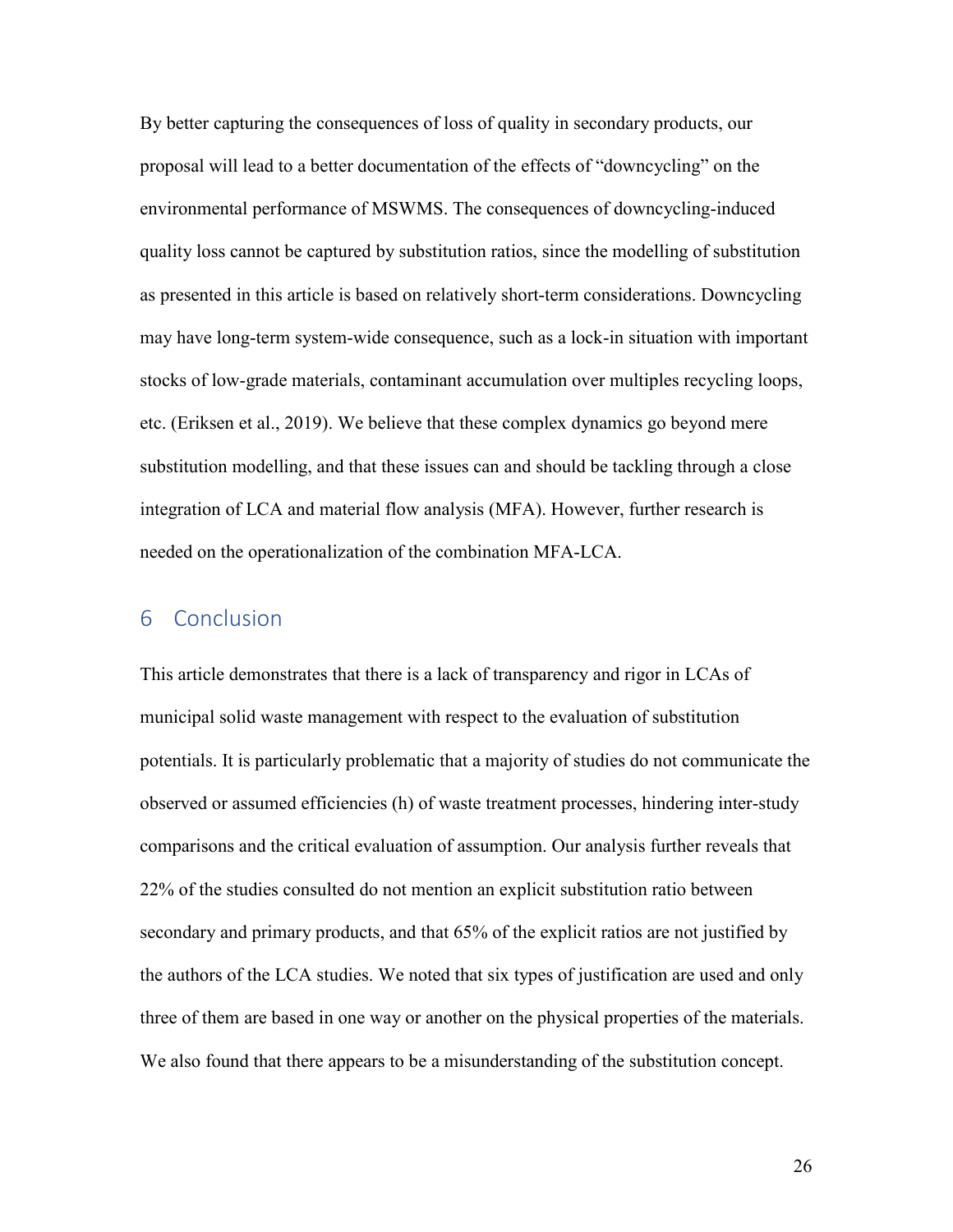Some authors put the substitution between the secondary product formed and the raw material necessary for producing the substituted primary product.

This lack of rigor and understanding undermines the credibility of LCAs results, which are often used as a decision support tool by government authorities. We understand the complexity of determining substitution ratios and that knowledge of a lot of information is needed such as market knowledge, intrinsic properties, use sectors, and processing technology to name a few. Nevertheless, we believe that it is possible with a limited effort to add a minimum of rigor in LCA studies applying substitution by justifying the assumption of the substitution ratios in respect to the main function of the two intersubtituting materials, the use sector, the losses quality caused by the process of transformation and the amount of additional secondary material to achieve the same functionality as the primary material.

# 7 Acknowledgments

The authors wish to thank the CRVMR partners: City of Gatineau, City of Laval, City of Montreal and Recyc-Quebec, and the International Life Cycle Chair (ILCC) partners for their financial support to this study.

## 8 Appendix A

 $\overline{a}$ 

Table 1 : List of reviewed articles

| Reference                                 | Waste types |
|-------------------------------------------|-------------|
| (Al-Salem, Evangelisti, & Lettieri, 2014) | $MSW^3$     |

<span id="page-27-0"></span> $3$  MSW = Municipal Solid Waste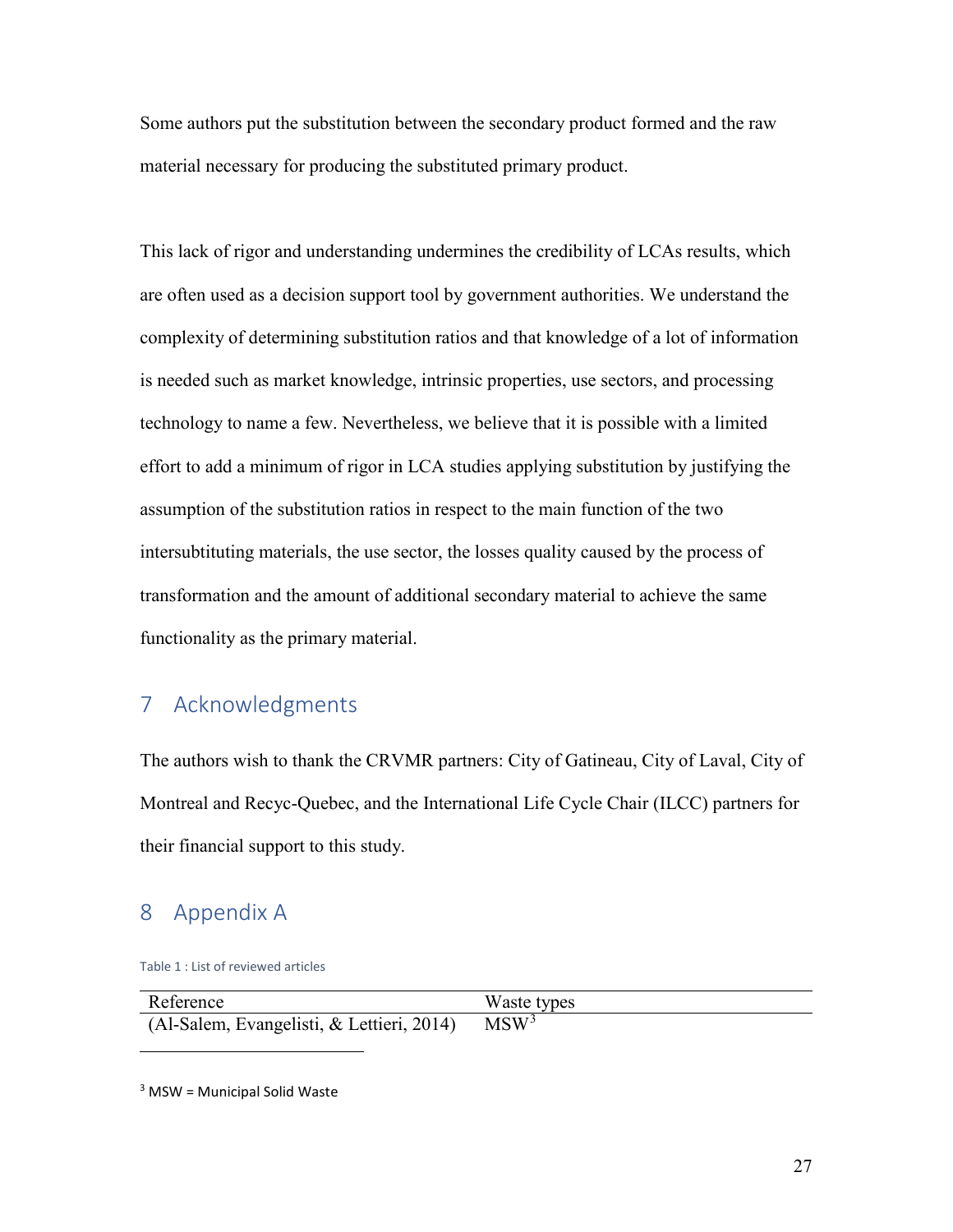(Andreasi Bassi et al., 2017) MSW (Arena, Mastellone, Perugini, & Clift, 2004) (Arena, Mastellone, & Perugini, 2003) Plastic packaging waste (Astrup, Fruergaard, & Christensen, 2009) Plastic waste (Bernstad & la Cour Jansen, 2011) Organic waste (Bernstad Saraiva, Souza, & Valle, 2017) Organic fraction from MSW (Birgisdóttir, Bhander, Hauschild, & Christensen, 2007) (Bueno, Latasa, & Lozano, 2015) MSW (Butera, Christensen, & Astrup, 2015) C&DW[4](#page-28-0) (Carlsson, Naroznova, Moller, Scheutz, & Lagerkvist, 2015) (Cossu, Garbo, Girotto, Simion, & Pivato, 2017) (Cremiato, Mastellone, Tagliaferri, Zaccariello, & Lettieri, 2018) (Damgaard, Riber, Fruergaard, Hulgaard, & Christensen, 2010) (Di Maria & Micale, 2014) MSW (Di Maria, Micale, Contini, & Morettini, 2016) (O. Eriksson et al., 2005) MSW (Ola Eriksson, Finnveden, Ekvall, & Björklund, 2007) (Feraldi, Cashman, Huff, & Raahauge, 2013) (Finnveden, Johansson, Lind, & Moberg, 2005) (Fruergaard & Astrup, 2011) Organic waste +  $SRF^5$  $SRF^5$ (Fyffe, Breckel, Townsend, & Webber, 2016) (Galgani, van der Voet, & Korevaar, 2014) (Gentil, Clavreul, & Christensen, 2009) MSW (Ghose, Pizzol, & McLaren, 2017) C&DW (Hossain, Wu, & Poon, 2017) C&DW (Hupponen et al., 2015) MSW (Jensen, Møller, & Scheutz, 2016) Organic waste (Laner, Rechberger, De Soete, De Meester, & Astrup, 2015)

Paper and board packaging waste MSW incineration residues Food waste Plastic waste MSW MSW Organic fraction from MSW MSW + C&DW Scrap tires **MSW** SRF Organic fraction from MSW MSW

<span id="page-28-0"></span><sup>4</sup> C&DW = Construction and Demolition Waste

<span id="page-28-1"></span> $5$  SRF = Solid Derived Fuel

 $\overline{a}$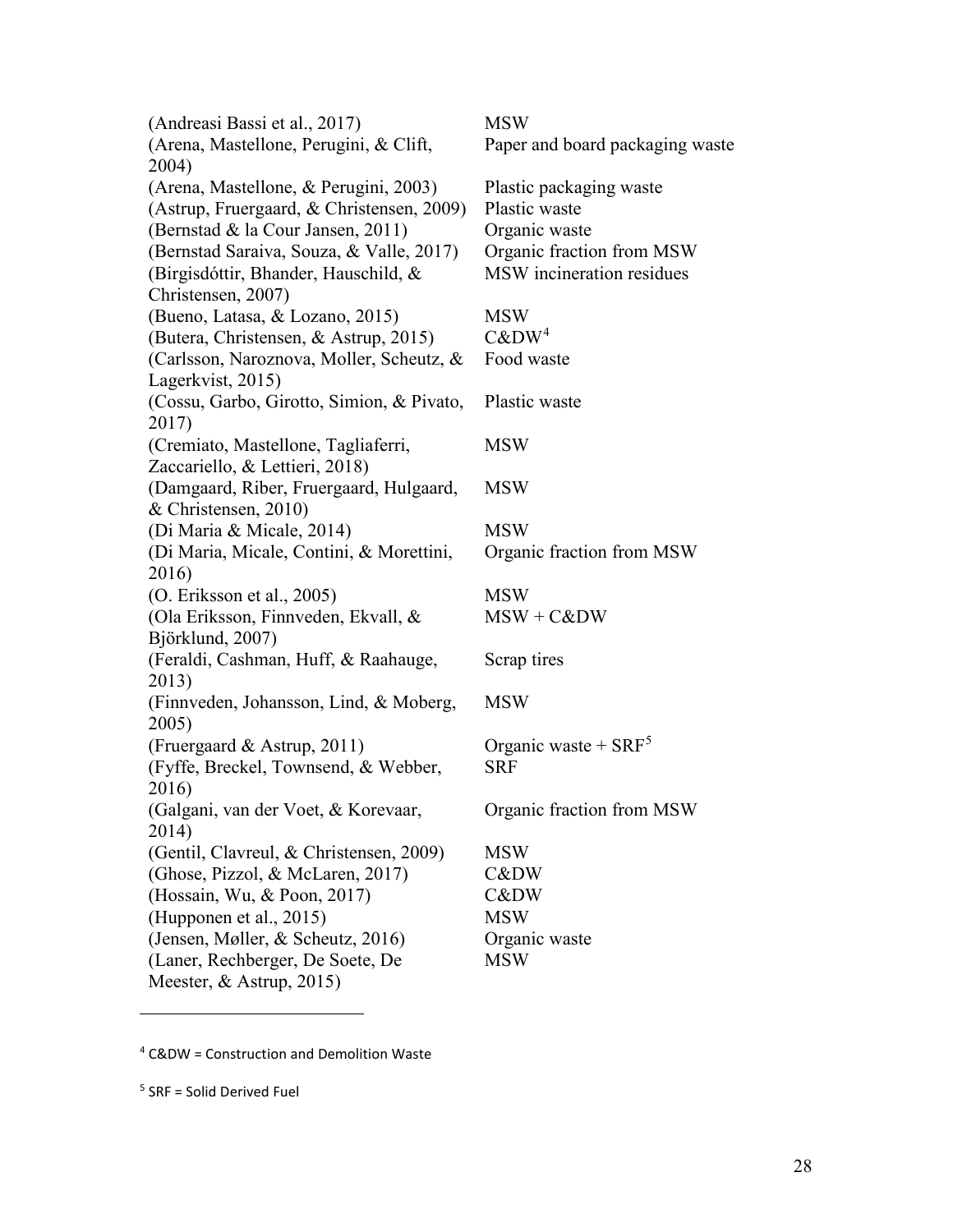| (Larsen, Merrild, & Christensen, 2009) | Glass waste             |
|----------------------------------------|-------------------------|
| (Lombardi & Carnevale, 2018)           | <b>MSW</b>              |
| (Mah, Fujiwara, & Ho, 2017)            | C&DW                    |
| (Margallo, Aldaco, & Irabien, 2014)    | Bottom ash              |
| (Morris, 2017)                         | C&DW                    |
| (Parkes, Lettieri, & Bogle, 2015)      | <b>MSW</b>              |
| (Pires, Chang, & Martinho, 2011)       | <b>MSW</b>              |
| (Poeschl, Ward, & Owende, 2012)        | Organic waste           |
| (Reza, Soltani, Ruparathna, Sadiq, &   | RDF <sup>6</sup>        |
| Hewage, 2013)                          |                         |
| (L. Rigamonti et al., 2014)            | Plastic fraction in MSW |
| (L Rigamonti et al., 2010)             | <b>MSW</b>              |
| (Lucia Rigamonti, Grosso, & Sunseri,   | <b>MSW</b>              |
| 2009)                                  |                         |
| (Ripa, Fiorentino, Giani, Clausen, &   | <b>MSW</b>              |
| Ulgiati, 2017)                         |                         |
| (Sevigné-Itoiz, Gasol, Rieradevall, &  | Plastic waste           |
| Gabarrell, 2015a)                      |                         |
| (Sevigné-Itoiz, Gasol, Rieradevall, &  | Paper waste             |
| Gabarrell, 2015b)                      |                         |
| (Tagliaferri et al., 2016)             | <b>MSW</b>              |
| (Tunesi, Baroni, & Boarini, 2016)      | <b>MSW</b>              |
| (Van Ewijk, Stegemann, & Ekins, 2017)  | Paper waste             |
| (Yoshida, Gable, & Park, 2012)         | Organic waste           |
| (Zamani, Svanström, Peters, & Rydberg, | Textile waste           |
| 2015)                                  |                         |
| (Zhao, Wang, Lu, Damgaard, $\&$        | <b>MSW</b>              |
| Christensen, 2009)                     |                         |
| (Zhao, Xing, Lu, Zhang, & Christensen, | <b>MSW</b>              |
| 2012)                                  |                         |

# 9 References

Al-Salem, S. M., Evangelisti, S., & Lettieri, P. (2014). Life cycle assessment of

alternative technologies for municipal solid waste and plastic solid waste

management in the Greater London area. *Chemical Engineering Journal*, *244*, 391–

 $\overline{a}$ 

<span id="page-29-0"></span><sup>6</sup> RDF = Refuse Derived Fuel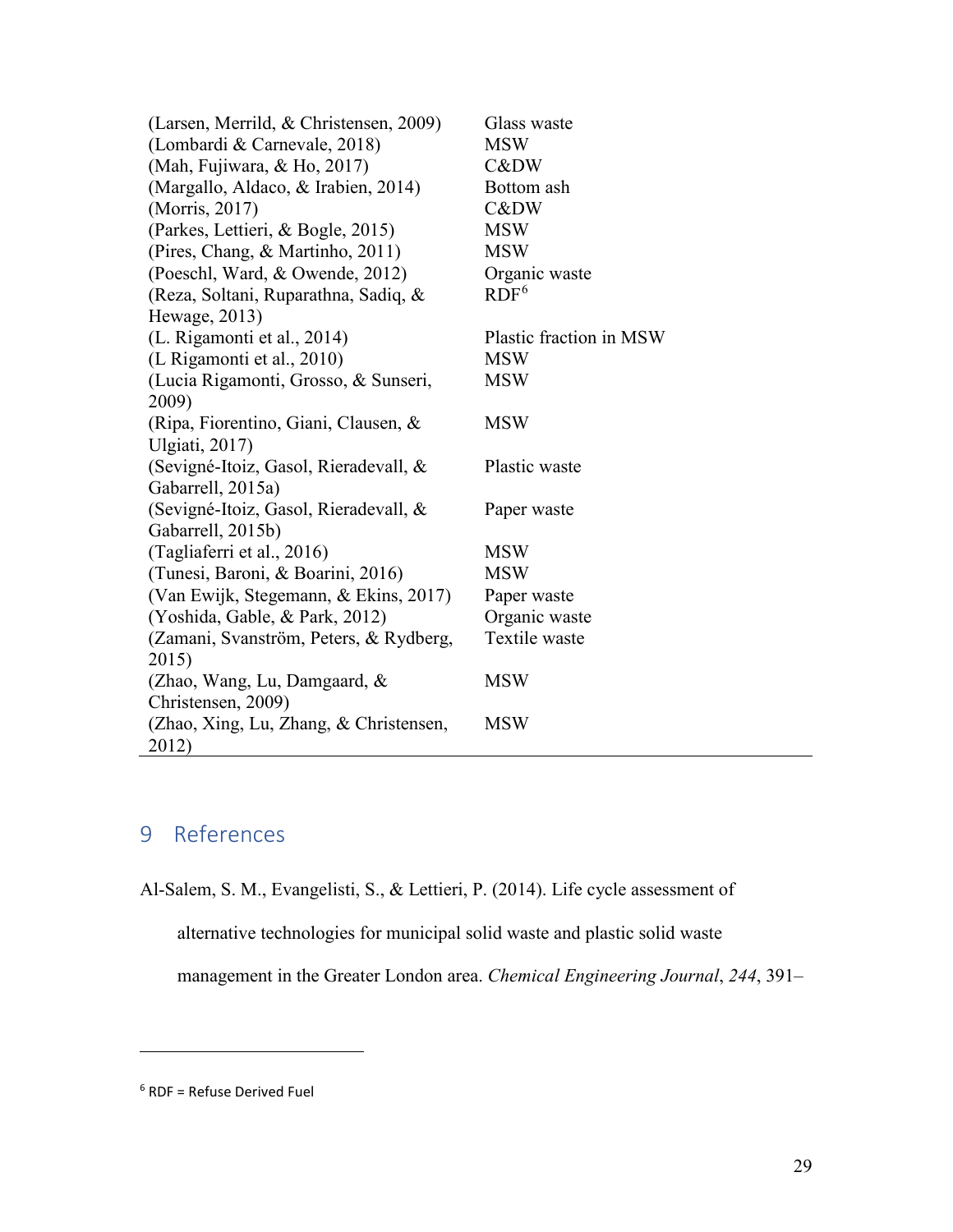402. https://doi.org/10.1016/j.cej.2014.01.066

Amlinger, F., Götz, B., Dreher, P., Geszti, J., & Weissteiner, C. (2003). Nitrogen in biowaste and yard waste compost: Dynamics of mobilisation and availability - A review. *European Journal of Soil Biology*, *39*(3), 107–116. https://doi.org/10.1016/S1164-5563(03)00026-8

Andreasi Bassi, S., Christensen, T. H., & Damgaard, A. (2017). Environmental performance of household waste management in Europe - An example of 7 countries. *Waste Management*, *69*, 545–557. https://doi.org/10.1016/j.wasman.2017.07.042

Arena, U., Mastellone, M. L., Perugini, F., & Clift, R. (2004). Environmental assessment of paper waste management options by means of LCA methodology. *Industrial and Engineering Chemistry Research*, *43*(18), 5702–5714.

https://doi.org/10.1021/ie049967s

- Arena, Umberto, Mastellone, M. L., & Perugini, F. (2003). Life Cycle assessment of a plastic packaging recycling system. *The International Journal of Life Cycle Assessment*, *8*(2), 92–98. https://doi.org/10.1007/BF02978432
- Astrup, T., Fruergaard, T., & Christensen, T. H. (2009). Recycling of plastic: accounting of greenhouse gases and global warming contributions. *Waste Management & Research*, *27*(8), 763–772. https://doi.org/10.1177/0734242X09345868
- Azapagica, A., & Clift, R. (1999). Allocation of environmental burdens in multiplefunction systems. *Journal of Cleaner Production*, *7*(2), 101–119. https://doi.org/10.1016/S0959-6526(98)00046-8

Bernstad, A., & la Cour Jansen, J. (2011). A life cycle approach to the management of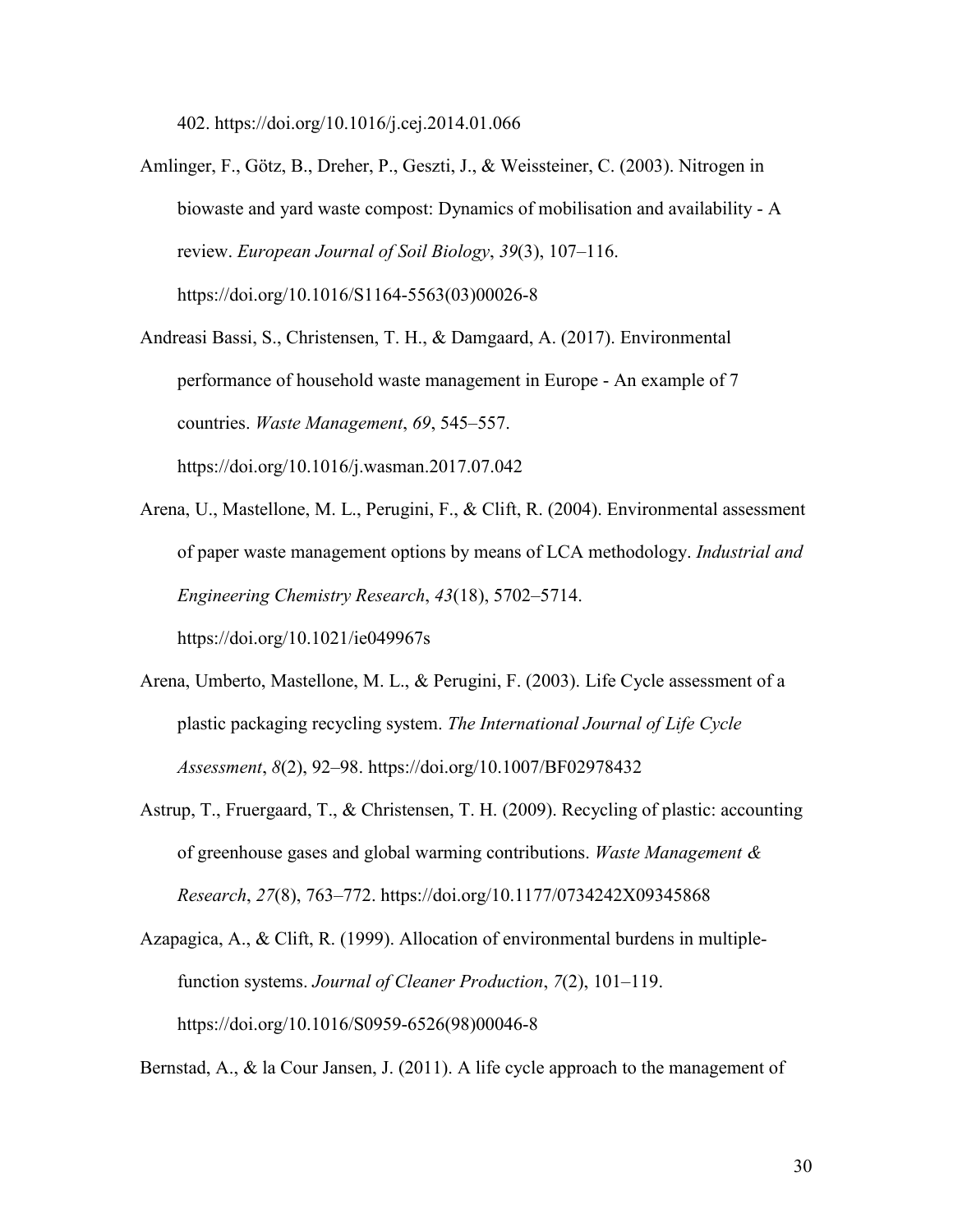household food waste - A Swedish full-scale case study. *Waste Management*, *31*(8), 1879–1896. https://doi.org/10.1016/j.wasman.2011.02.026

- Bernstad Saraiva, A., Souza, R. G., & Valle, R. A. B. (2017). Comparative lifecycle assessment of alternatives for waste management in Rio de Janeiro – Investigating the influence of an attributional or consequential approach. *Waste Management*, *68*, 701–710. https://doi.org/10.1016/J.WASMAN.2017.07.002
- Birgisdóttir, H., Bhander, G., Hauschild, M. Z., & Christensen, T. H. (2007). Life cycle assessment of disposal of residues from municipal solid waste incineration: Recycling of bottom ash in road construction or landfilling in Denmark evaluated in the ROAD-RES model. *Waste Management*, *27*(8), 75–84. https://doi.org/10.1016/j.wasman.2007.02.016
- Bueno, G., Latasa, I., & Lozano, P. J. (2015). Comparative LCA of two approaches with different emphasis on energy or material recovery for a municipal solid waste management system in Gipuzkoa. *Renewable and Sustainable Energy Reviews*, *51*, 449–459. https://doi.org/10.1016/j.rser.2015.06.021
- Butera, S., Christensen, T. H., & Astrup, T. F. (2015). Life cycle assessment of construction and demolition waste management. *Waste Management*, *44*, 196–205. https://doi.org/10.1016/j.wasman.2015.07.011
- Carlsson, M., Naroznova, I., Moller, J., Scheutz, C., & Lagerkvist, A. (2015). Importance of food waste pre-treatment efficiency for global warming potential in life cycle assessment of anaerobic digestion systems. *Resources, Conservation and Recycling*, *102*, 58–66. https://doi.org/10.1016/j.resconrec.2015.06.012

Cossu, R., Garbo, F., Girotto, F., Simion, F., & Pivato, A. (2017). PLASMIX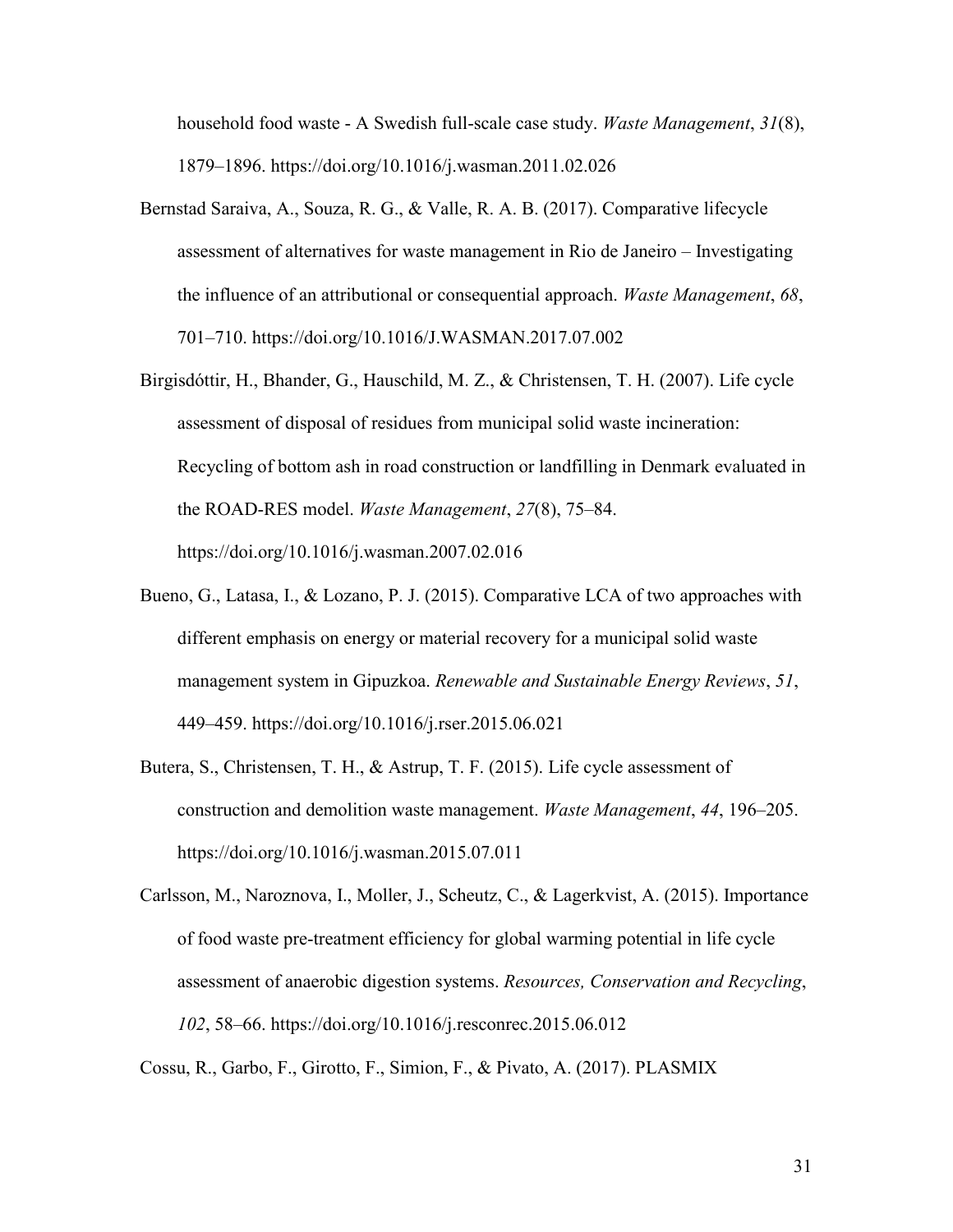management: LCA of six possible scenarios. *Waste Management*, *69*, 567–576. https://doi.org/10.1016/j.wasman.2017.08.007

- Cremiato, R., Mastellone, M. L., Tagliaferri, C., Zaccariello, L., & Lettieri, P. (2018). Environmental impact of municipal solid waste management using Life Cycle Assessment: The effect of anaerobic digestion, materials recovery and secondary fuels production. *Renewable Energy*, *124*, 180–188. https://doi.org/10.1016/j.renene.2017.06.033
- Damgaard, A., Riber, C., Fruergaard, T., Hulgaard, T., & Christensen, T. H. (2010). Lifecycle-assessment of the historical development of air pollution control and energy recovery in waste incineration. *Waste Management*, *30*(7), 1244–1250. https://doi.org/10.1016/j.wasman.2010.03.025
- Di Maria, F., & Micale, C. (2014). A holistic life cycle analysis of waste management scenarios at increasing source segregation intensity: The case of an Italian urban area. *Waste Management*, *34*(11), 2382–2392.

https://doi.org/10.1016/j.wasman.2014.06.007

Di Maria, F., Micale, C., Contini, S., & Morettini, E. (2016). Impact of biological treatments of bio-waste for nutrients, energy and bio-methane recovery in a life cycle perspective. *Waste Management*, *52*, 86–95. https://doi.org/10.1016/j.wasman.2016.04.009

Dyer, T. D. (2014). Glass Recycling. In *Handbook of Recycling: State-of-the-art for Practitioners, Analyst, and Scientist* (pp. 191–210). London: Elsevier Science.

Ekvall, T., & Tillman, A. M. (1997). Open-loop recycling: Criteria for allocation procedures. *International Journal of Life Cycle Assessment*, *2*(3), 155–162.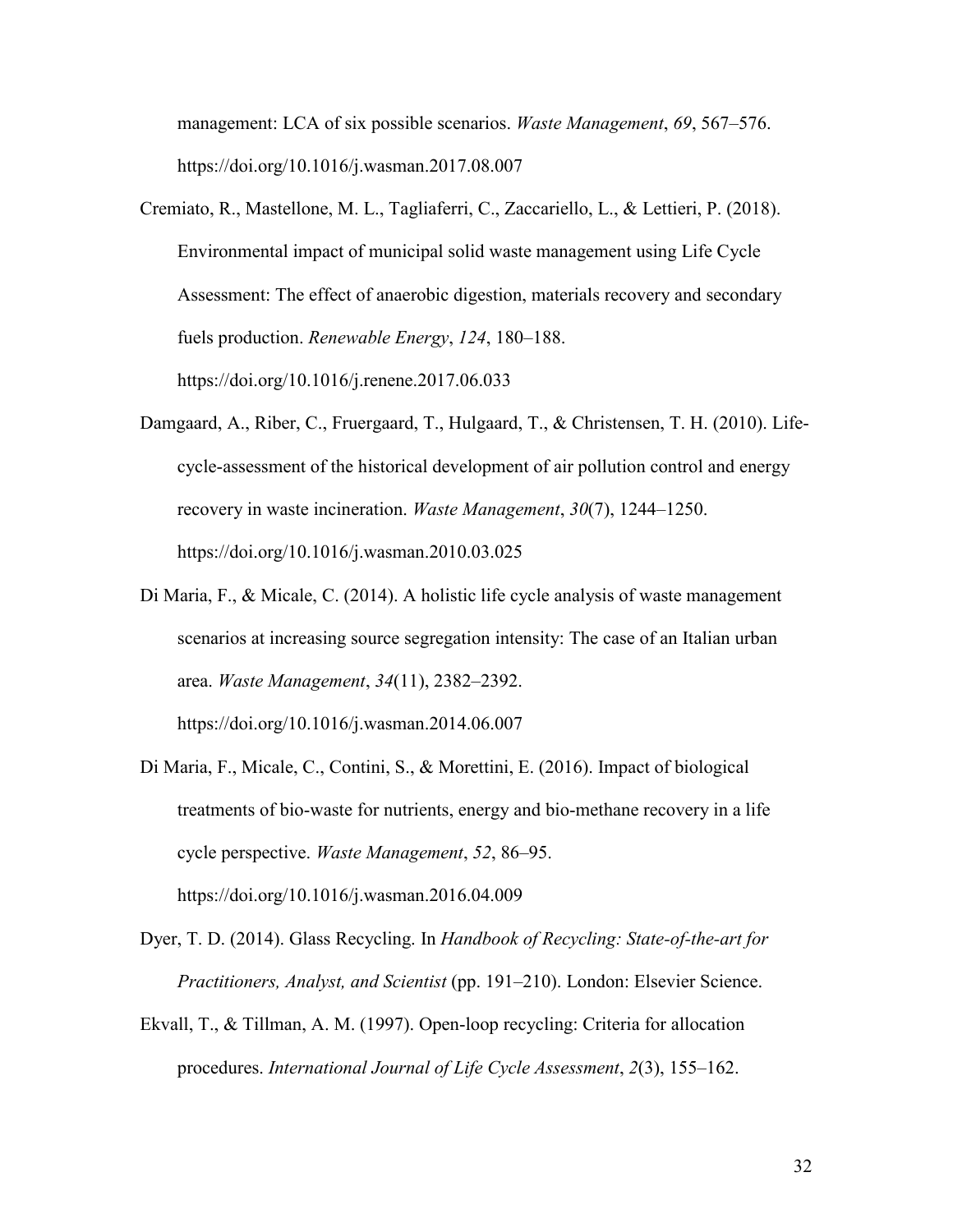https://doi.org/10.1007/BF02978810

- Ekvall, T., & Weidema, B. P. (2004). LCA Methodology System Boundaries and Input Data in Consequential Life Cycle Inventory Analysis. *The International Journal of Life Cycle Assessment*, *9*(3), 161–171. https://doi.org//10.1065/lca2004.03.148
- Elsevier. (2019). Engineering Village. Retrieved May 31, 2019, from https://www.engineeringvillage.com/search/quick.url?CID=quickSearch&database= 1
- Eriksen, M. K., Damgaard, A., Boldrin, A., & Astrup, T. F. (2019). Quality Assessment and Circularity Potential of Recovery Systems for Household Plastic Waste. *Journal of Industrial Ecology*, *23*(1), 156–168. https://doi.org/10.1111/jiec.12822
- Eriksson, O., Reich, M. C., Frostell, B., Björklund, A., Assefa, G., Sundqvist, J. O., … Thyselius, L. (2005). Municipal solid waste management from a systems perspective. *Journal of Cleaner Production*, *13*(3), 241–252. https://doi.org/10.1016/j.jclepro.2004.02.018
- Eriksson, Ola, Finnveden, G., Ekvall, T., & Björklund, A. (2007). Life cycle assessment of fuels for district heating: A comparison of waste incineration, biomass- and natural gas combustion. *Energy Policy*, *35*(2), 1346–1362. https://doi.org/10.1016/j.enpol.2006.04.005
- European Commission. (2005). *DIRECTIVE (EU) 2018/851 OF THE EUROPEAN PARLIAMENT AND OF THE COUNCIL of 30 May 2018 amending Directive 2008/98/EC on waste*. Retrieved from https://eur-lex.europa.eu/legalcontent/EN/TXT/PDF/?uri=CELEX:32018L0851&from=EN

Feraldi, R., Cashman, S., Huff, M., & Raahauge, L. (2013). Comparative LCA of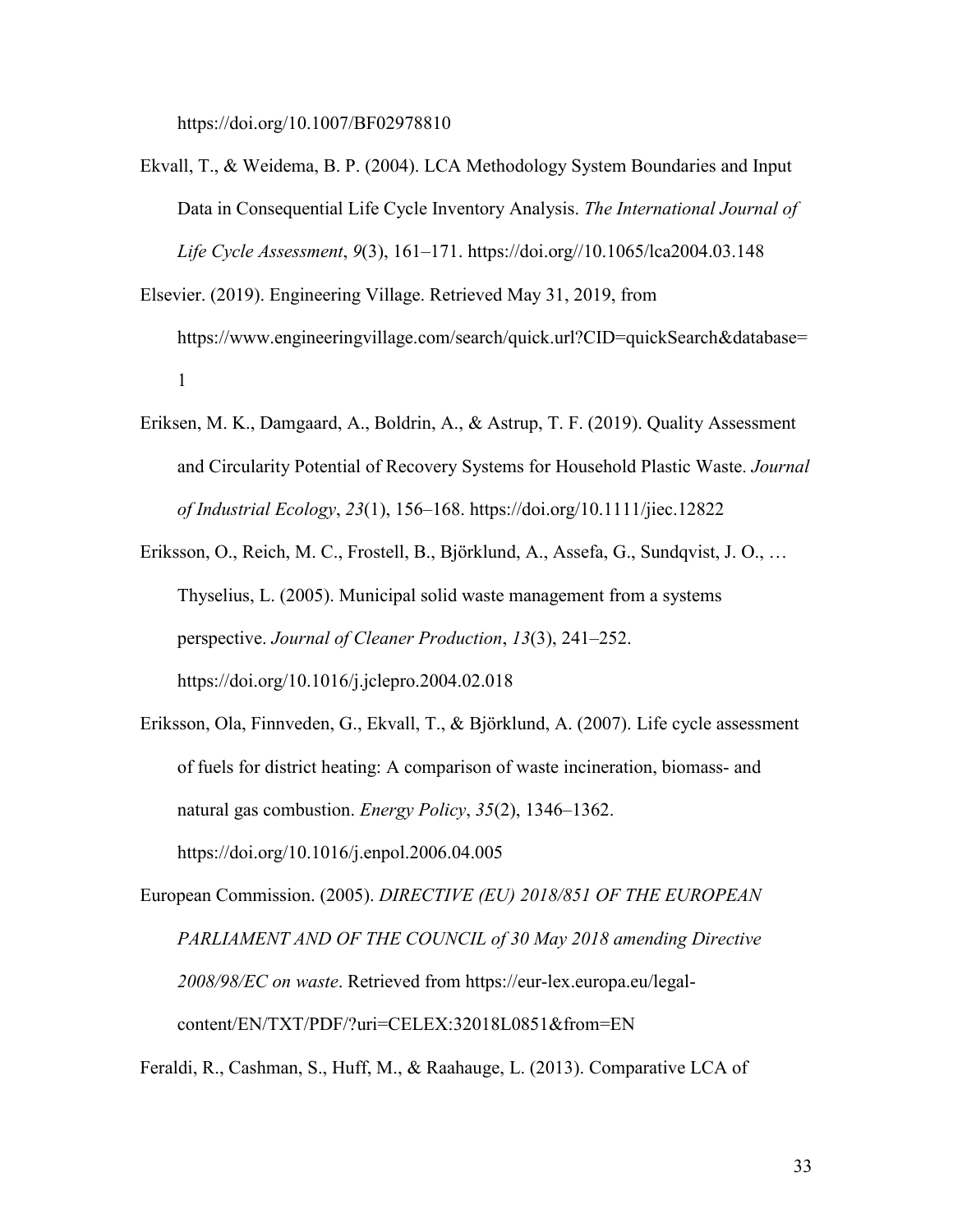treatment options for US scrap tires: Material recycling and tire-derived fuel combustion. *International Journal of Life Cycle Assessment*, *18*(3), 613–625. https://doi.org/10.1007/s11367-012-0514-8

- Finnveden, G., Johansson, J., Lind, P., & Moberg, Å. (2005). Life cycle assessment of energy from solid waste - Part 1: General methodology and results. *Journal of Cleaner Production*, *13*(3), 213–229. https://doi.org/10.1016/j.jclepro.2004.02.023
- Fruergaard, T., & Astrup, T. (2011). Optimal utilization of waste-to-energy in an LCA perspective. *Waste Management*, *31*(3), 572–582. https://doi.org/10.1016/j.wasman.2010.09.009
- Fyffe, J. R., Breckel, A. C., Townsend, A. K., & Webber, M. E. (2016). Use of MRF residue as alternative fuel in cement production. *Waste Management*, *47*, 276–284. https://doi.org/10.1016/j.wasman.2015.05.038
- Galgani, P., van der Voet, E., & Korevaar, G. (2014). Composting, anaerobic digestion and biochar production in Ghana. Environmental-economic assessment in the context of voluntary carbon markets. *Waste Management*, *34*(12), 2454–2465. https://doi.org/10.1016/j.wasman.2014.07.027
- Gentil, E., Clavreul, J., & Christensen, T. H. (2009). Global warming factor of municipal solid waste management in Europe. *Waste Management and Research*, *27*(9), 850– 860. https://doi.org/10.1177/0734242X09350659
- Geyer, R., Kuczenski, B., Zink, T., & Henderson, A. (2016). Common Misconceptions about Recycling. *Journal of Industrial Ecology*, *20*(5), 1010–1017. https://doi.org/10.1111/jiec.12355

Ghose, A., Pizzol, M., & McLaren, S. J. (2017). Consequential LCA modelling of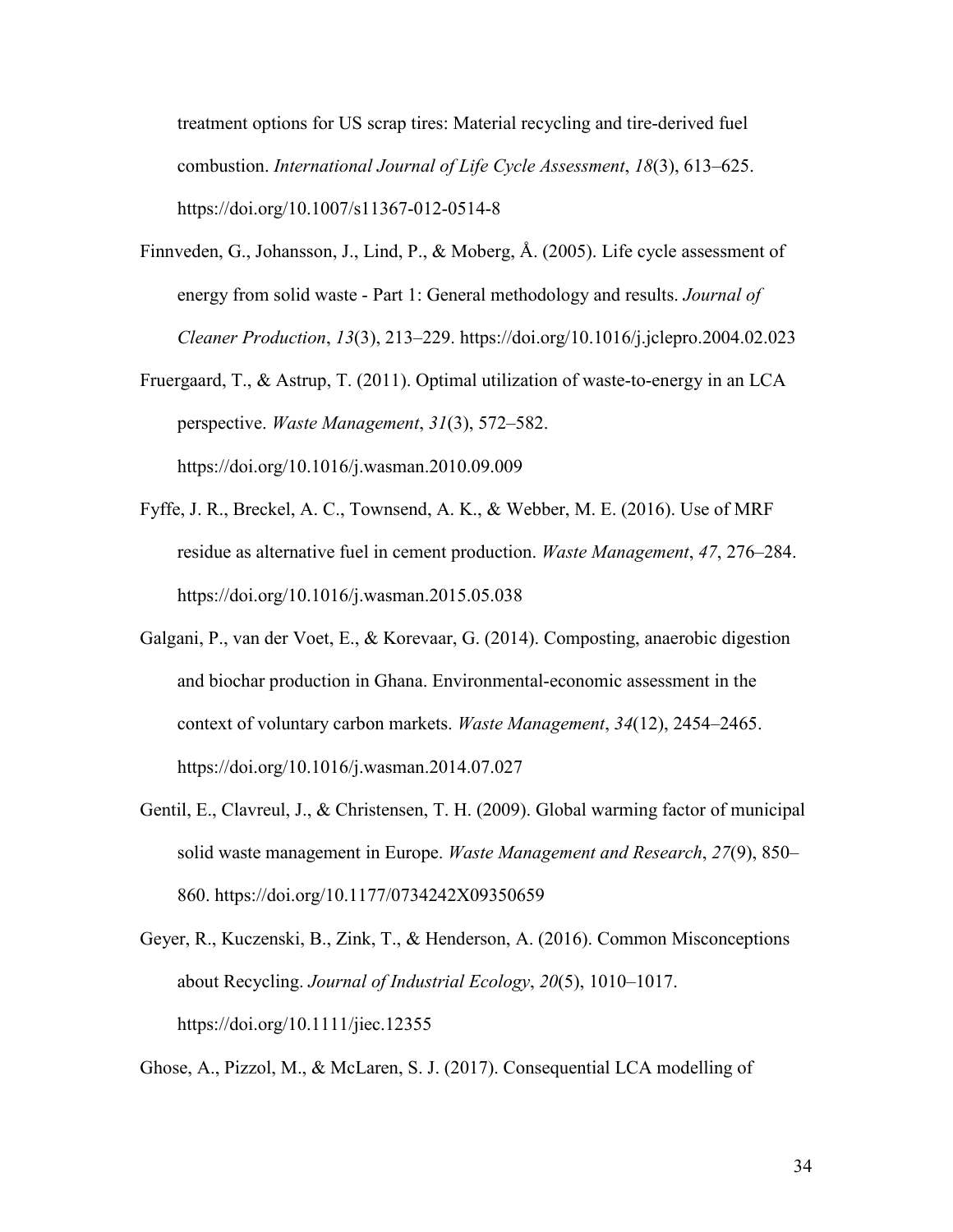building refurbishment in New Zealand- an evaluation of resource and waste management scenarios. *Journal of Cleaner Production*, *165*, 119–133. https://doi.org/10.1016/j.jclepro.2017.07.099

- Heijungs, R., & Guinée, J. B. (2007). Allocation and "what-if" scenarios in life cycle assessment of waste management systems. *Waste Management*, *27*(8), 997–1005. https://doi.org/10.1016/j.wasman.2007.02.013
- Hellweg, S., & Milà i Canals, L. (2014). Emerging approaches, challenges and opportunities in life cycle assessment. *Science (New York, N.Y.)*, *344*(6188), 1109– 1113. https://doi.org/10.1126/science.1248361
- Hossain, M. U., Wu, Z., & Poon, C. S. (2017). Comparative environmental evaluation of construction waste management through different waste sorting systems in Hong Kong. *Waste Management*, *69*, 325–335.

https://doi.org/10.1016/j.wasman.2017.07.043

Hupponen, M., Grönman, K., & Horttanainen, M. (2015). How should greenhouse gas emissions be taken into account in the decision making of municipal solid waste management procurements? A case study of the South Karelia region, Finland. *Waste Management*, *42*(2015), 196–207.

https://doi.org/10.1016/j.wasman.2015.03.040

ISO. (2000). ISO/TR 14049:2000 - Environmental management -- Life cycle assessment -- Examples of application of ISO 14041 to goal and scope definition and inventory analysis. Retrieved February 14, 2019, from https://www.iso.org/standard/29834.html

Jensen, M. B., Møller, J., & Scheutz, C. (2016). Comparison of the organic waste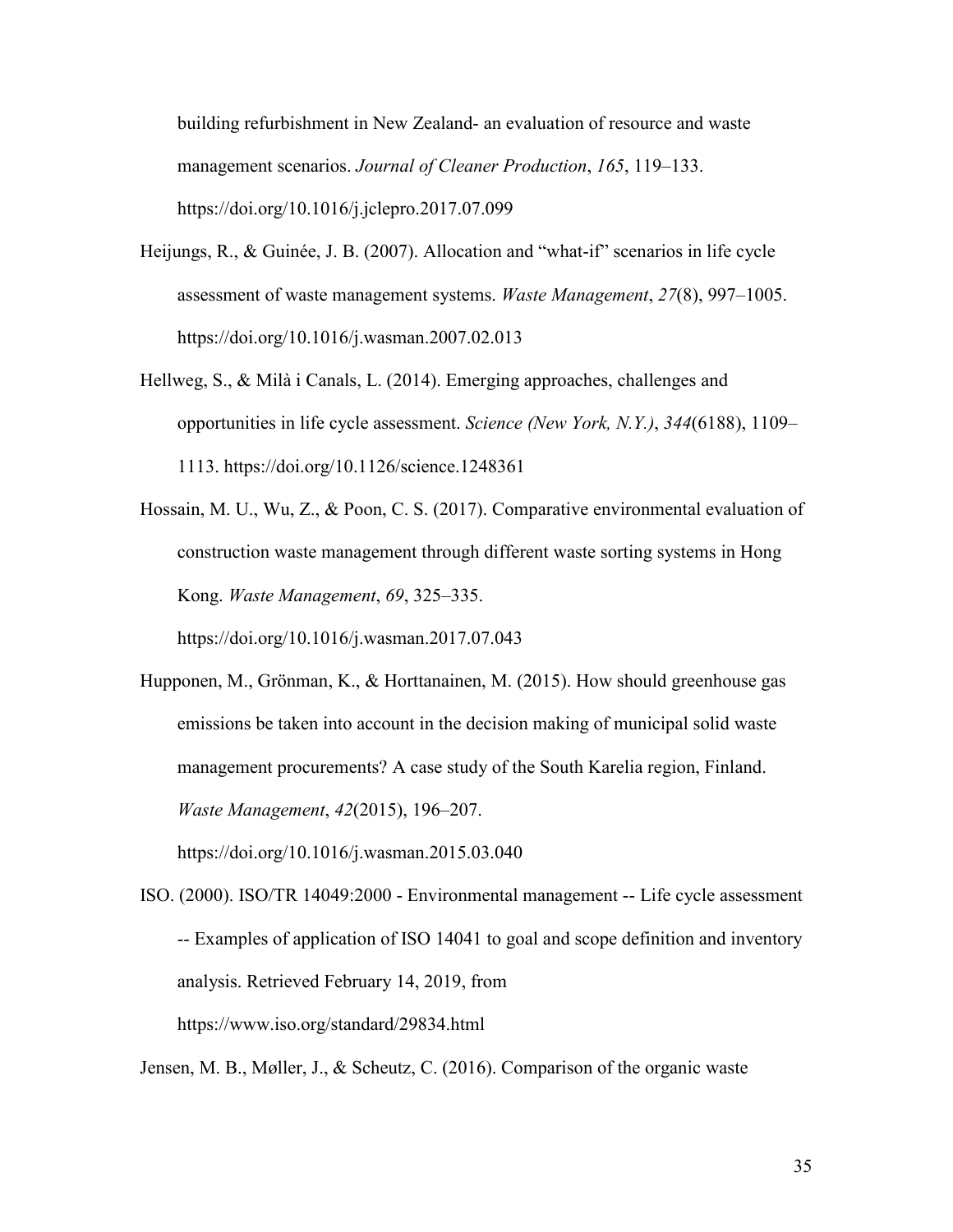management systems in the Danish-German border region using life cycle assessment (LCA). *Waste Management*, *49*, 491–504. https://doi.org/10.1016/j.wasman.2016.01.035

- Laner, D., Rechberger, H., De Soete, W., De Meester, S., & Astrup, T. F. (2015). Resource recovery from residual household waste: An application of exergy flow analysis and exergetic life cycle assessment. *Waste Management*, *46*, 653–667. https://doi.org/10.1016/j.wasman.2015.09.006
- Larsen, A. W., Merrild, H., & Christensen, T. H. (2009). Recycling of glass: Accounting of greenhouse gases and global warming contributions. *Waste Management and Research*, *27*(8), 754–762. https://doi.org/10.1177/0734242X09342148

LegisQuébec. Environment Quality Act, c. Q-2, art.53-4-1 (2018).

- Lombardi, L., & Carnevale, E. A. (2018). Evaluation of the environmental sustainability of different waste-to-energy plant configurations. *Waste Management (New York, N.Y.)*, *73*, 232–246. https://doi.org/10.1016/j.wasman.2017.07.006
- Mah, C. M., Fujiwara, T., & Ho, C. S. (2017). Concrete waste management decision analysis based on life cycle assessment. *Chemical Engineering Transactions*, *56*(January), 25–30. https://doi.org/10.3303/CET1756005
- Majeau-Bettez, G., Dandres, T., Pauliuk, S., Wood, R., Hertwich, E., Samson, R., & Strømman, A. H. (2017). Choice of allocations and constructs for attributional or consequential life cycle assessment and input-output analysis. *Journal of Industrial Ecology*, *22*(4), 656–670. https://doi.org/10.1111/jiec.12604
- Margallo, M., Aldaco, R., & Irabien, Á. (2014). Environmental management of bottom ash from municipal solid waste incineration based on a life cycle assessment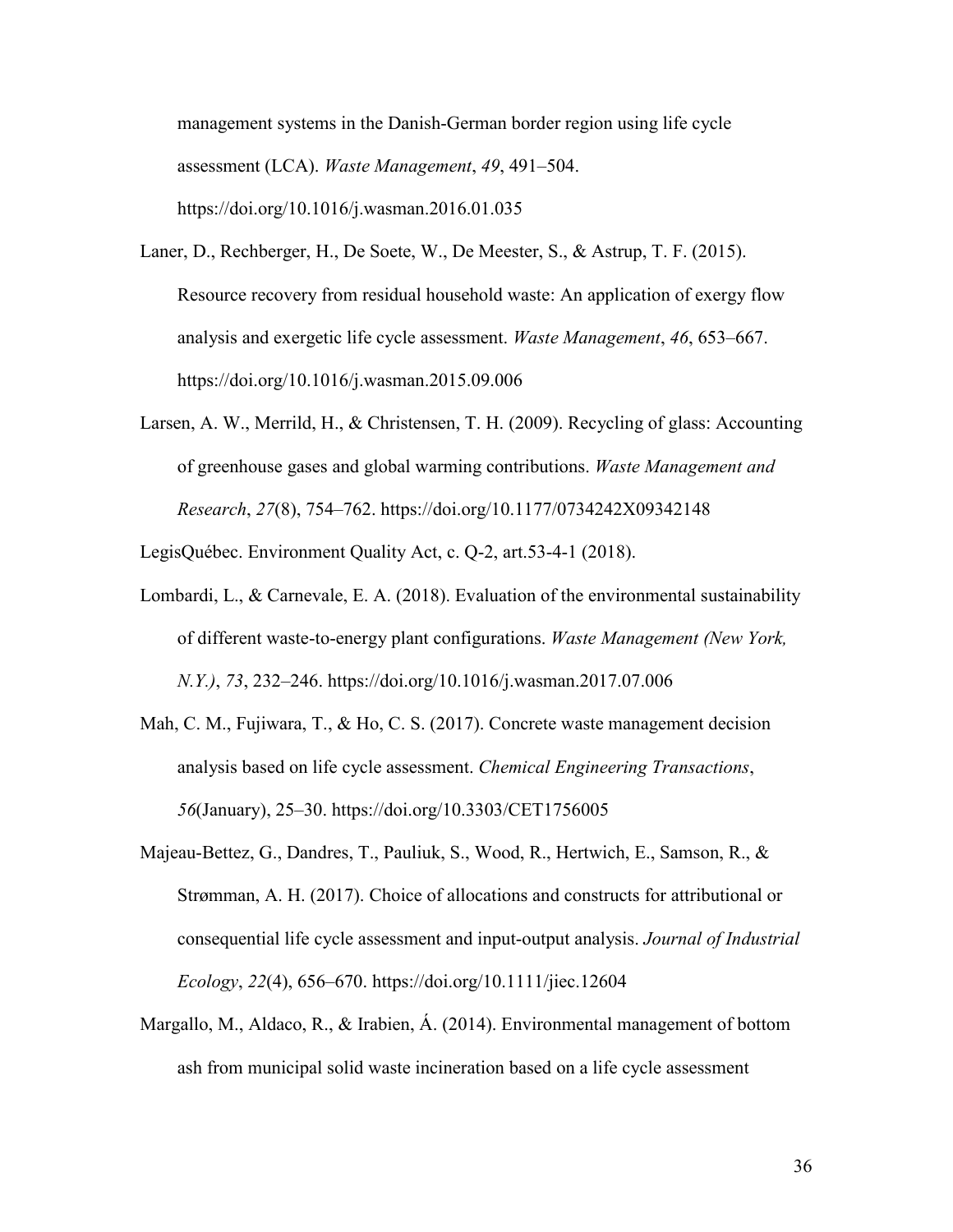approach. *Clean Technologies and Environmental Policy*, *16*(7), 1319–1328. https://doi.org/10.1007/s10098-014-0761-4

Morris, J. (2017). Recycle, Bury, or Burn Wood Waste Biomass?: LCA Answer Depends on Carbon Accounting, Emissions Controls, Displaced Fuels, and Impact Costs. *Journal of Industrial Ecology*, *21*(4), 844–856. https://doi.org/10.1111/jiec.12469

Nakamura, S., & Kondo, Y. (2002). Input-Output Analysis of Waste Management. *Journal of Industrial Ecology*, *6*(1), 39–63.

https://doi.org/10.1162/108819802320971632

Parkes, O., Lettieri, P., & Bogle, I. D. L. (2015). Life cycle assessment of integrated waste management systems for alternative legacy scenarios of the London Olympic Park. *Waste Management*, *40*, 157–166.

https://doi.org/10.1016/j.wasman.2015.03.017

- Pires, A., Chang, N. Bin, & Martinho, G. (2011). Reliability-based life cycle assessment for future solid waste management alternatives in Portugal. *International Journal of Life Cycle Assessment*, *16*(4), 316–337. https://doi.org/10.1007/s11367-011-0269-7
- Poeschl, M., Ward, S., & Owende, P. (2012). Environmental impacts of biogas deployment - Part I: Life Cycle Inventory for evaluation of production process emissions to air. *Journal of Cleaner Production*, *24*, 168–183. https://doi.org/10.1016/j.jclepro.2011.10.039
- Reck, B. K., & Graedel, T. E. (2012). Challenges in metal recycling. *Science (New York, N.Y.)*, *337*(6095), 690–695. https://doi.org/10.1126/science.1217501
- Reza, B., Soltani, A., Ruparathna, R., Sadiq, R., & Hewage, K. (2013). Environmental and economic aspects of production and utilization of RDF as alternative fuel in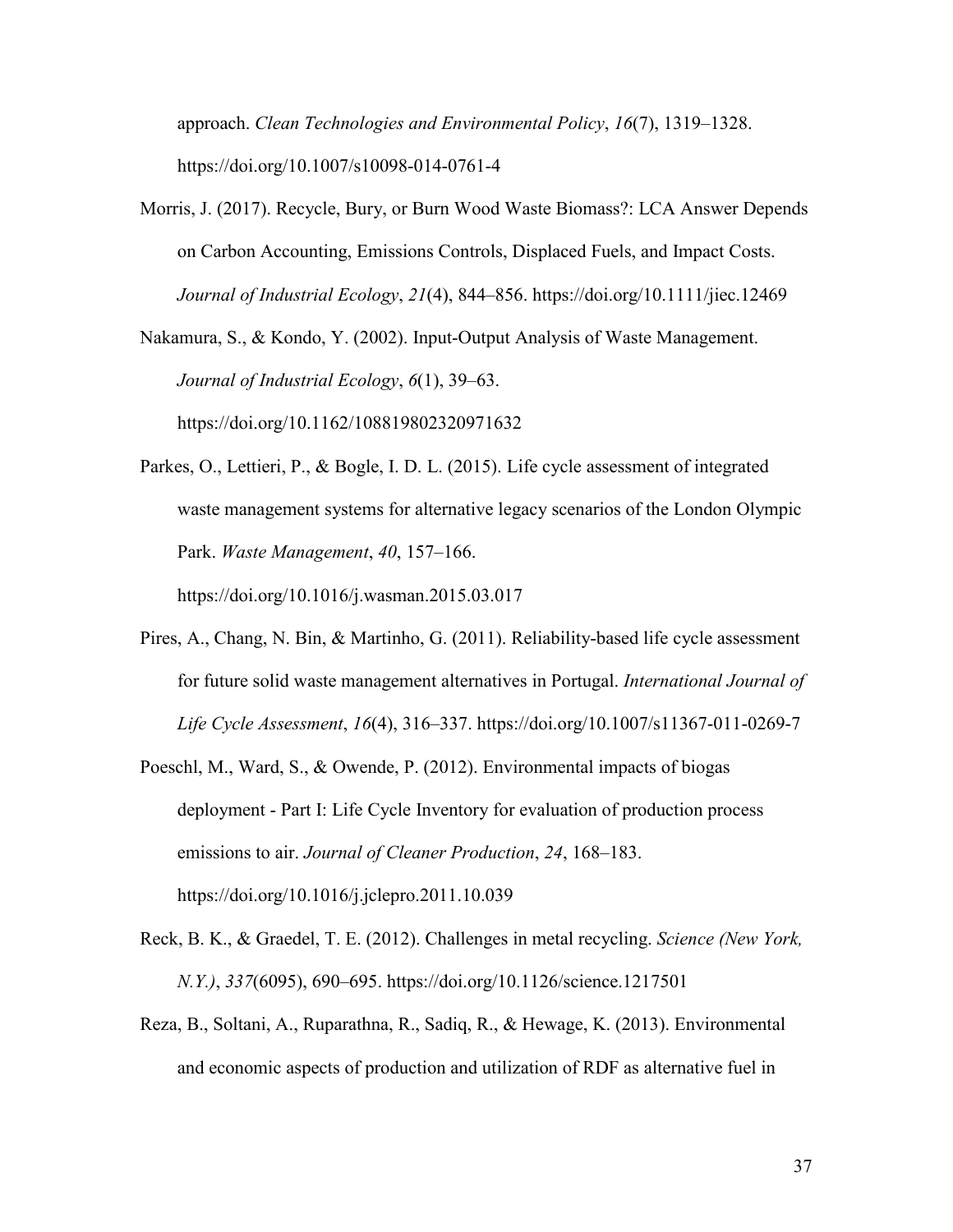cement plants: A case study of Metro Vancouver Waste Management. *Resources, Conservation and Recycling*, *81*, 105–114.

https://doi.org/10.1016/j.resconrec.2013.10.009

- Rigamonti, L., Grosso, M., Møller, J., Martinez Sanchez, V., Magnani, S., & Christensen, T. H. (2014). Environmental evaluation of plastic waste management scenarios. *Resources, Conservation and Recycling*, *85*, 42–53. https://doi.org/10.1016/j.resconrec.2013.12.012
- Rigamonti, L, Grosso, M., & Giugliano, M. (2010). Life cycle assessment of sub-units composing a MSW management system. *Journal of Cleaner Production*, *18*(16–17), 1652–1662. https://doi.org/10.1016/j.jclepro.2010.06.029
- Rigamonti, Lucia, Grosso, M., & Sunseri, M. C. (2009). Influence of assumptions about selection and recycling efficiencies on the LCA of integrated waste management systems. *The International Journal of Life Cycle Assessment*, *14*(5), 411–419. https://doi.org/10.1007/s11367-009-0095-3
- Ripa, M., Fiorentino, G., Giani, H., Clausen, A., & Ulgiati, S. (2017). Refuse recovered biomass fuel from municipal solid waste. A life cycle assessment. *Applied Energy*, *186*, 211–225. https://doi.org/10.1016/j.apenergy.2016.05.058
- Sevigné-Itoiz, E., Gasol, C. M., Rieradevall, J., & Gabarrell, X. (2015a). Contribution of plastic waste recovery to greenhouse gas (GHG) savings in Spain. *Waste Management*, *46*, 557–567. https://doi.org/10.1016/j.wasman.2015.08.007
- Sevigné-Itoiz, E., Gasol, C. M., Rieradevall, J., & Gabarrell, X. (2015b). Methodology of supporting decision-making of waste management with material flow analysis (MFA) and consequential life cycle assessment (CLCA): Case study of waste paper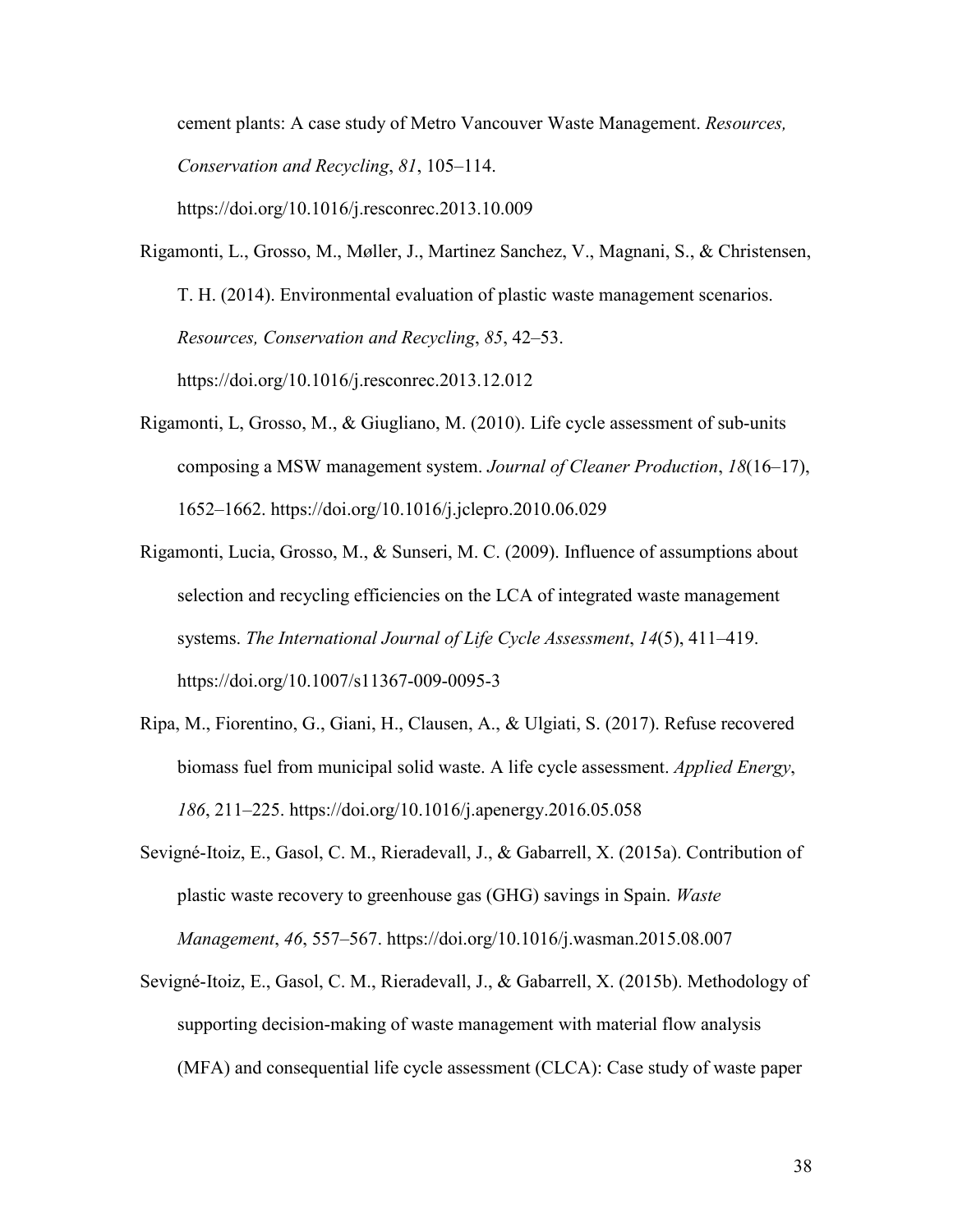recycling. *Journal of Cleaner Production*, *105*, 253–262. https://doi.org/10.1016/j.jclepro.2014.07.026

- Tagliaferri, C., Evangelisti, S., Clift, R., Lettieri, P., Chapman, C., & Taylor, R. (2016). Life cycle assessment of conventional and advanced two-stage energy-from-waste technologies for methane production. *Journal of Cleaner Production*, *129*(2016), 144–158. https://doi.org/10.1016/j.jclepro.2016.04.092
- Tunesi, S., Baroni, S., & Boarini, S. (2016). Waste flow analysis and life cycle assessment of integrated waste management systems as planning tools: Application to optimise the system of the City of Bologna. *Waste Management and Research*, *34*(9), 933–946. https://doi.org/10.1177/0734242X16644520
- USEPA. (2016). Paper Making and Recycling. Retrieved May 28, 2019, from https://archive.epa.gov/wastes/conserve/materials/paper/web/html/papermaking.html
- Vadenbo, C., Hellweg, S., & Astrup, T. F. (2017). Let's Be Clear(er) about Substitution: A Reporting Framework to Account for Product Displacement in Life Cycle Assessment. *Journal of Industrial Ecology*, *21*(5), 1078–1089.

https://doi.org/10.1111/jiec.12519

Van Ewijk, S., Stegemann, J. A., & Ekins, P. (2017). Global life cycle paper flows, recycling metrics, and material efficiency. *Journal of Industrial Ecology (Accepted)*, *00*(0), 1–8. https://doi.org/10.1111/jiec.12613

Weidema, B. (2000). Avoiding Co-Product Allocation in Life-Cycle Assessment. *Journal of Industrial Ecology*, *4*(3), 11–33. https://doi.org/10.1162/108819800300106366

Weidema, B. (2003). *Market information in life cycle assessment*. Retrieved from http://citeseerx.ist.psu.edu/viewdoc/download?doi=10.1.1.197.5739&rep=rep1&typ